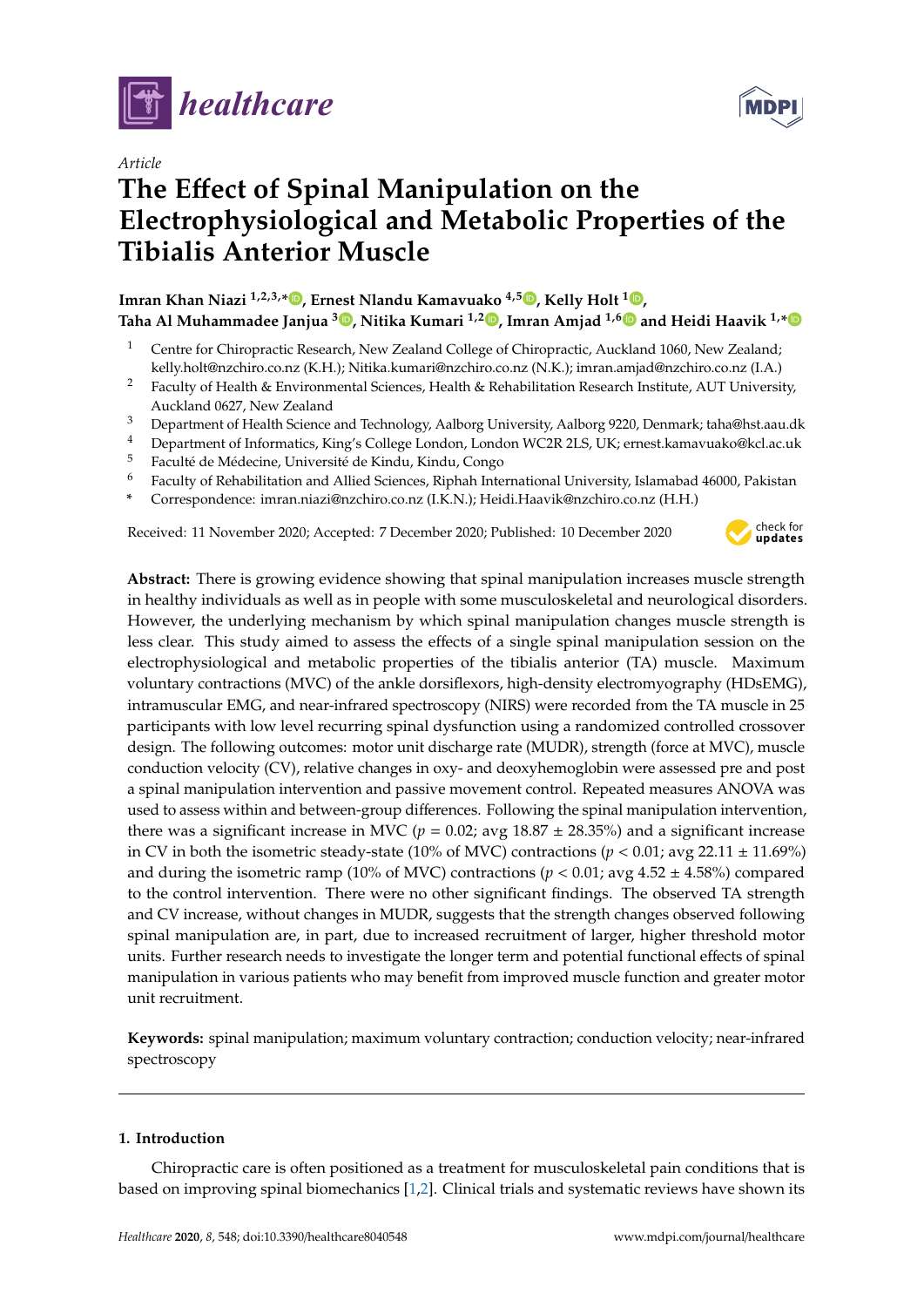usefulness for conditions such as neck pain [\[3](#page-10-2)[–5\]](#page-11-0), back pain [\[6,](#page-11-1)[7\]](#page-11-2), and some types of headaches [\[8\]](#page-11-3). However, over recent years, a growing body of research evidence suggests the beneficial effects of chiropractic care have a neurophysiological basis [\[9\]](#page-11-4) and these effects extend beyond the treatment of musculoskeletal pain [\[9–](#page-11-4)[13\]](#page-11-5). It is important to understand the central neural mechanisms of spinal manipulation, beyond treating pain, as a clearer understanding of the mechanisms may help improve the clinical application of spinal manipulation in other populations. For example, athletes may benefit from spinal manipulation if it can help improve proprioception, strength, and prevention of fatigue. Other populations, such as those who have lost their cortical ability to control their muscles (e.g., stroke survivors), may also benefit from spinal manipulation if it can be shown that spinal manipulation has clinically important implications associated with neuromuscular function.

Multiple basic science studies have shown central plastic changes following spinal manipulation (often referred to as chiropractic adjustments by chiropractors) [\[14\]](#page-11-6) at the cortical level [\[9](#page-11-4)[–13,](#page-11-5)[15–](#page-11-7)[24\]](#page-12-0). Spinal manipulation has been shown to attenuate cortical (frontal N30) somatosensory evoked potential (SEP) responses [\[21,](#page-11-8)[22](#page-11-9)[,25\]](#page-12-1). Most evidence suggests the N30 SEP peak has multiple neural generators and reflects processing within a complex cortical and subcortical loop linking the post-central cortical regions (i.e., S1), the basal ganglia, thalamus, pre-motor areas, and primary motor cortex [\[26–](#page-12-2)[37\]](#page-12-3), and therefore this peak reflects early sensorimotor integration [\[38\]](#page-12-4). The specific effects of spinal manipulation on this SEP peak have been shown with dipole source localization techniques to selectively alter prefrontal cortex function [\[23\]](#page-11-10). Additional studies have explored whether these SEP changes following spinal manipulation might reflect improved proprioceptive processing following a cervical spinal manipulation. One study was conducted to investigate whether cervical manipulation improved elbow joint position sense [\[12\]](#page-11-11). This study did show that manipulating the neck of the participants who had a history of neck dysfunction, but who were not in pain on the day of the experiment, did improve their elbow joint position sense [\[12\]](#page-11-11). Another study has shown that chiropractic care for 12 weeks improved ankle joint position sense in older adults [\[13\]](#page-11-5).

Other motor control changes following spinal manipulation have also been demonstrated [\[9\]](#page-11-4). One study has shown that spinal manipulation altered cortical motor control of two upper limb muscles (abductor pollicis brevis and the extensor indicis proprius muscles) in a muscle-specific manner, using transcranial magnetic stimulation (TMS) of the brain [\[20\]](#page-11-12). This study used a paired-pulse TMS protocol to explore specific central corticomotor facilitatory and inhibitory neural pathways to the two target muscles. In another TMS study, exploring the input-output characteristics pre and post a single session of chiropractic care, the researchers found that spinal manipulation led to short-term changes in cortical excitability, as measured by a significantly larger maximal motor evoked potential for TMS induced input-output curves for both an upper (abductor pollicis brevis) and lower limb muscle (tibialis anterior muscle), and found larger amplitudes of movement-related cortical potential (MRCP) components [\[17\]](#page-11-13). As no changes were found in spinal measures (i.e., F- wave amplitudes or persistence) and no changes were shown following the control condition [\[17\]](#page-11-13), while changes in the cortical MRCP components, this study suggests that spinal manipulation has a supraspinal neural plastic effect on motor control [\[17\]](#page-11-13). Another study also supports this notion, as it showed that spinal manipulation improves tibialis anterior muscle (TA) strength and that this change most likely comes from the supraspinal regions, as only a very small, but significant, change in the H-reflex was observed at low intensities, while large changes were shown in the cortical-based V-wave [\[15\]](#page-11-7). Two follow-up studies in elite athletes [\[10\]](#page-11-14) and chronic stroke patients [\[11\]](#page-11-15) again showed increased strength of the TA following spinal manipulation, with accompanying large V-wave changes. In both of these studies, no changes in the H-reflex were observed, suggesting spinal manipulation improves the way the supraspinal motor control areas can efficiently produce force.

Combined, these findings suggest that spinal manipulation has an impact on central cortical processing that improves the accuracy with which the brain is aware of limb position and alters the way the brain controls upper and lower limb muscles  $[9-12,15]$  $[9-12,15]$  $[9-12,15]$ . Several studies have reported increases in muscle strength following spinal manipulation [\[10,](#page-11-14)[11](#page-11-15)[,15\]](#page-11-7). Immediate changes in strength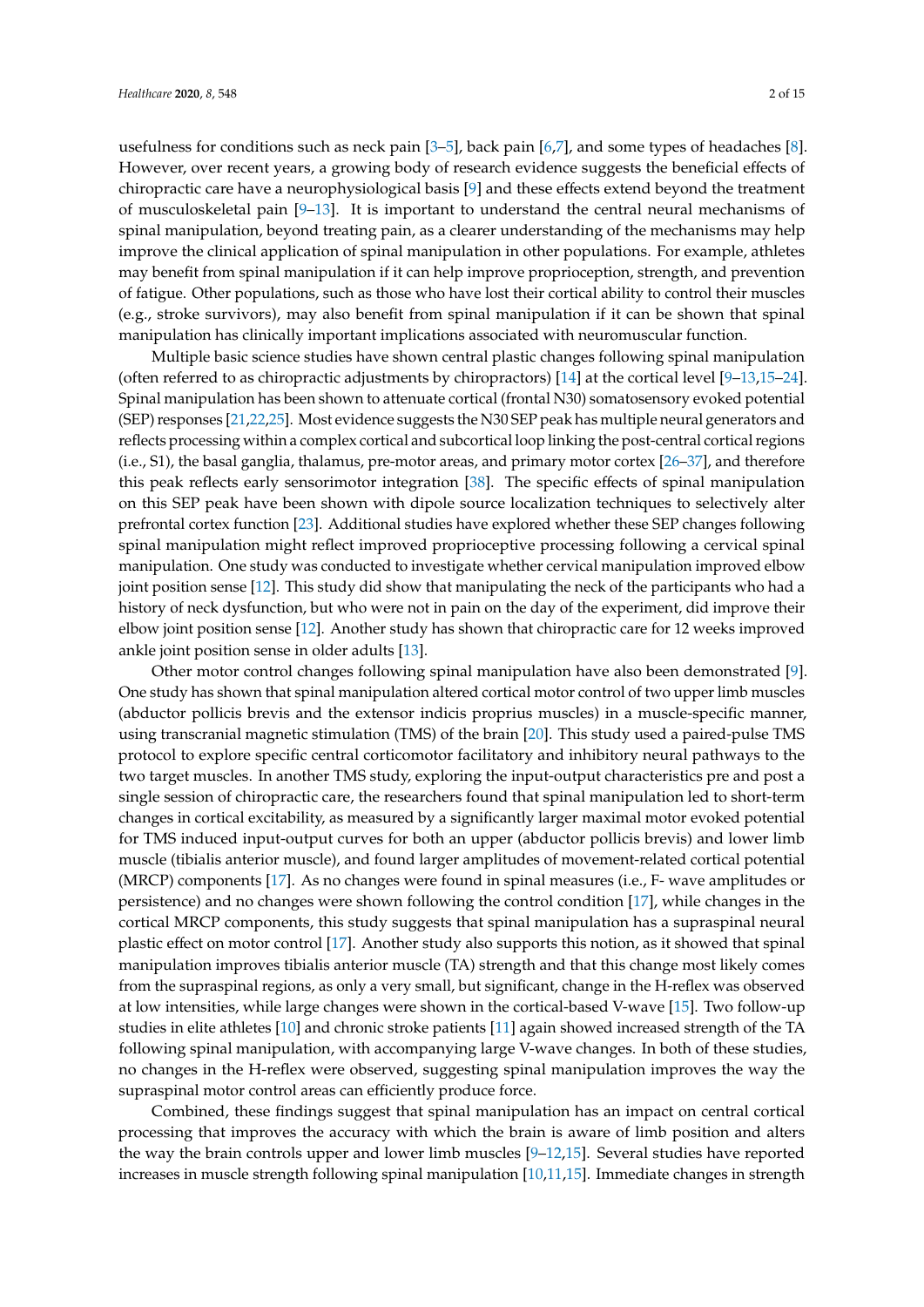following spinal manipulation are likely due to neural adaptations [\[39–](#page-12-5)[42\]](#page-12-6). These may be centrally or peripherally modulated [\[43\]](#page-12-7). However, more research is needed to understand the neuromuscular influence of spinal manipulation, because, besides the evidence already discussed, little is known about the neural adaptations that may be associated with increases in strength following a spinal manipulation. These potential neural adaptations can be evaluated by assessing aspects of motor unit behavior, such as changes in motor unit discharge rate, motor unit recruitment, and changes

in the velocity of propagation of motor unit action potentials across the muscle fibers [\[39,](#page-12-5)[44,](#page-13-0)[45\]](#page-13-1). These neurophysiological aspects of motor unit behavior can be characterized using high-density surface electromyography (HDsEMG) or intramuscular electromyography (iEMG) [\[46](#page-13-2)[,47\]](#page-13-3). In addition to gaining a better understanding of the neurophysiological characteristics of motor

unit behavior following spinal manipulation, it is also important to better understand whether spinal manipulation has an impact on metabolic factors that may alter motor control. Especially, the balance between oxygen supply and its consumption during muscular activity is very important as it influences adenosine triphosphate (ATP), which is critical for the contractile activity of skeletal muscles [\[48\]](#page-13-4). To better understand whether spinal manipulation has an impact on metabolic factors that may influence motor control, near-infrared spectroscopy (NIRS) may be used to monitor regional tissue oxygenation, hemodynamics, and metabolism in skeletal muscles [\[49](#page-13-5)[–51\]](#page-13-6). This may be very important when evaluating whether any changes in neuromuscular fatigue following spinal manipulation result from central and/or peripheral mechanisms [\[52](#page-13-7)[,53\]](#page-13-8). Therefore, to further explore the motor control changes that are known to occur to the TA muscle after spinal manipulation, this study aimed to investigate the electrophysiological and metabolic properties of the TA muscle before and after a single session of spinal manipulation using NIRS and HDsEMG.

### **2. Methods**

### *2.1. Design and Setting*

This study was a randomized controlled crossover trial with a minimum seven-day washout period between study sessions. The study was a collaborative study conducted in two separate laboratories, Aalborg University, Aalborg, Denmark, and the New Zealand College of Chiropractic in Auckland, New Zealand. The data on electrophysiological measures were collected from Aalborg University, while the metabolic measures were collected at the New Zealand College of Chiropractic. This was done because of the availability of equipment. The same research investigator undertook all the measurements from the two laboratories to ensure there was no bias due to difference in measurement skills of research investigators. This study was conducted following the Declaration of Helsinki and was approved by the local ethical committee of the North Jutland Region (approval no: N-20140027) and the Northern A Health and Disability Ethics Committee, Auckland (approval no: 16NTA9). All participants gave written informed consent before participating in the study.

# *2.2. Participants*

Volunteers were eligible to be included in this study if they were English speaking, aged 18–50 years, and had some history of recurring spinal dysfunction, such as mild pain, ache, and/or stiffness with or without a history of known trauma (subclinical pain). Volunteers were ineligible to participate if they exhibited no evidence of vertebral subluxations (biomechanical lesions of the spine that cause maladaptive neural plastic changes) [\[11\]](#page-11-15), had absolute contraindications to spinal manipulation (including spinal fracture, atlantoaxial instability, spinal infection, spinal tumor, or cauda equina syndrome), had experienced a previous significant adverse reaction to spinal manipulation (defined as an untoward occurrence that is life-threatening, requires hospital admission, or results in significant or permanent disability) [\[54\]](#page-13-9), they were suffering from a current lower limb disorder/dysfunction that would make them unable to carry out data recording sessions (e.g., sprain/strain/fracture), or if they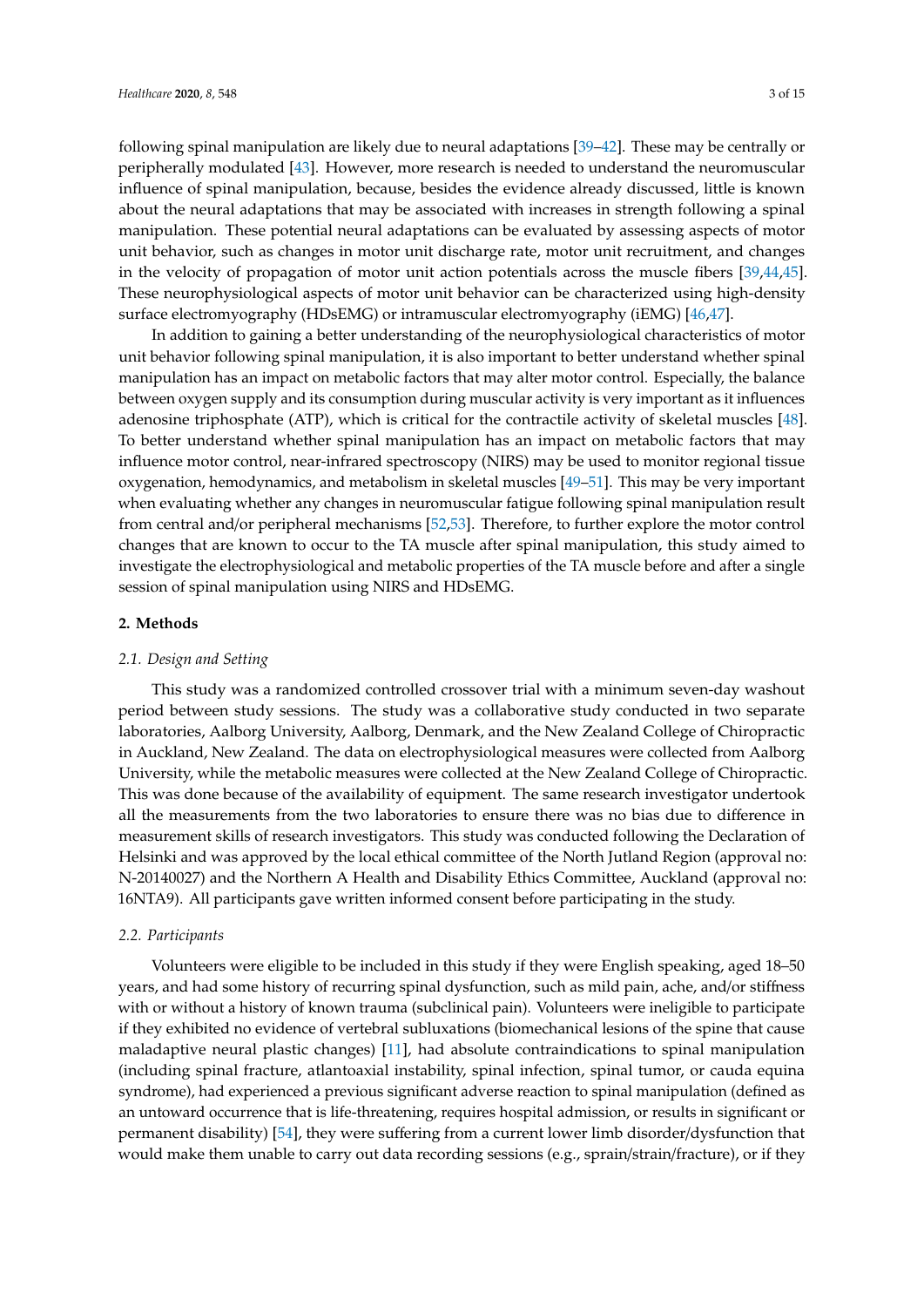had sought treatment for their subclinical pain symptoms. Participants were identified via advertising at the New Zealand College of Chiropractic and Aalborg University.

Twelve participants were recruited for the electromyography (EMG) assessment in Denmark (age range 25–33 years, mean 28.3 ± 2.6 years, 8 male, 4 female) and 13 participants were recruited for the near-infrared spectroscopy (NIRS) assessment in New Zealand (age range 23–37 years, mean 29.1 ± 4.6 years, 7 male, 6 female). Overall, 25 participants were recruited across the two settings (age range 23–37 years, mean  $28.7 \pm 3.66$  years, 15 male, 10 female).

# *2.3. Sample Size*

Sample size calculations were based on detecting a difference in a continuous response variable from independent control and experimental sessions. Calculations were made based on a previous study that investigated changes in the force of lower limb muscles pre and post a spinal manipulation session [\[15\]](#page-11-7). If the true difference between the experimental session and the control session had an effect size of 0.5, we needed 11 participants to be able to reject the null hypothesis that the population means of the experimental and control sessions were equal with probability (power) 0.8. The type I error probability associated with the test of this null hypothesis was 0.05. To allow for attrition during the trial and the relative uncertainty relating to power outcomes, we aimed to enroll 13 participants in each aspect of the trial (EMG and NIRS assessments), which meant a target of 26 participants for the overall trial.

# *2.4. Randomization and Blinding*

The allocation of participants was carried out using an online randomization program. The randomization sequence was created using QMinim (Telethon Kids Institute, Perth, Australia) with a 1:1 allocation to receive the control or experimental intervention first. The allocation was performed after the baseline assessment had taken place. Participants and the chiropractors providing care during the study were not blinded to group allocation. All participants were informed that they would receive spinal manipulation or a series of passive movements depending upon whether they were assigned to the intervention or control group on the day of assessment. Outcomes assessors and data analysts remained blinded to group allocation throughout the study period.

# *2.5. Experimental Procedure*

Following the eligibility assessment and informed consent procedures, participants underwent a baseline evaluation prior to group allocation. They then received the appropriate intervention before being reassessed immediately post-intervention. Participants were reassessed using the same procedure, but with the alternate intervention, following a minimum seven-day washout period.

# *2.6. Interventions*

The study involved two interventions: a single session of spinal manipulation or passive movement control.

# 2.6.1. Spinal Manipulation

The entire spine and both sacroiliac joints were assessed for vertebral subluxations and manipulated using high-velocity, low-amplitude spinal manipulation when necessary. The clinical indicators that were used to assess for vertebral subluxations included assessing for tenderness to palpation of the relevant joints, manually palpating for a restricted intersegmental range of motion, assessing for palpable asymmetric intervertebral muscle tension, and any abnormal or blocked joint play and end-feel of the joints. These indicators are reliable for the identification of vertebral subluxations when used as a multidimensional battery of tests [\[55\]](#page-13-10).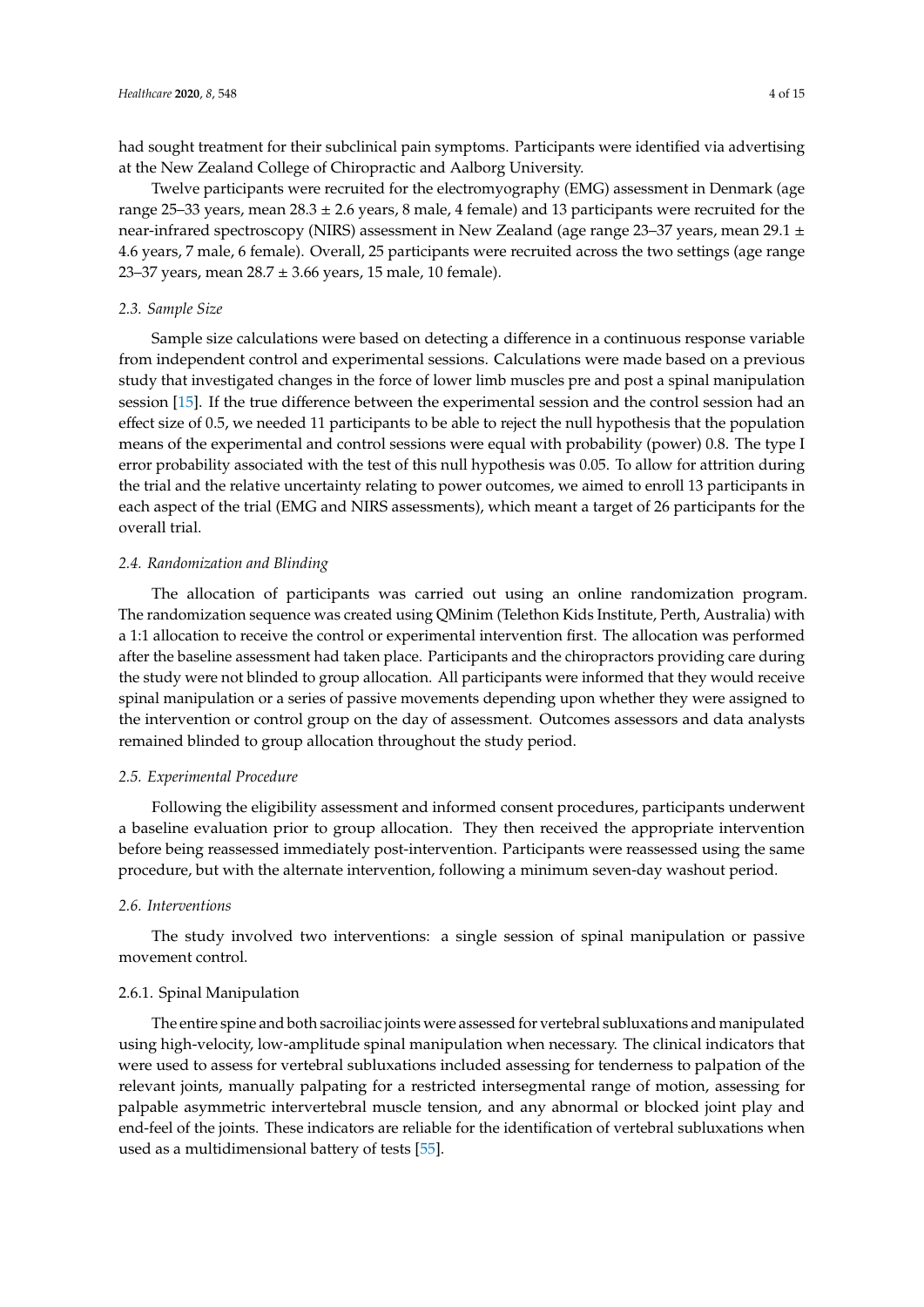The control intervention involved a series of passive movements that mimicked the movements that were performed in the chiropractic intervention, except no manipulative thrusts were applied. This control intervention was primarily intended to act as a physiological control for possible changes occurring due to the cutaneous, muscular, or vestibular input that occurred with the movements involved in the chiropractic intervention session.

# *2.7. Outcome Measures*

Outcome measures were assessed immediately pre and post the two different interventions. The outcome measures that were assessed were maximum voluntary contractions (MVC's) of the ankle dorsiflexors, conduction velocity across the TA (using HDsEMG), TA motor unit discharge rate (using intramuscular EMG), and TA oxygen consumption (using NIRS). It was not possible to conduct these NIRS and EMG assessments concurrently in the same people due to the devices used and the experimental set-up and protocols that were required. Therefore, MVC's were assessed in all participants, but half of the participants underwent the EMG assessment (in the laboratory at Aalborg University in Denmark) and the other half underwent the NIRS assessment (in the laboratory at the New Zealand College of Chiropractic in New Zealand).

### 2.7.1. Intramuscular and High-Density EMG Experimental Procedure (Including MVC's)

Participants were seated comfortably in a chair. An HDsEMG electrode array with an inter-electrode distance of 8 mm (ELSCH064R3S, OT Bioelectronica, Torino, Italy) was vertically strapped on to the TA muscle. Before attaching the electrode grid, the skin was cleaned with alcohol. The HDsEMG was sampled at 2048 Hz with a gain of 2000 (OT Bioelectronica, Torino, Italy). iEMG signals were recorded to measure motor unit discharge rates pre and post the interventions. A single pair of wire electrodes were inserted in the muscle to record iEMG signals. The location was between the most distal innervation zone, identified as previously described [\[56\]](#page-13-11), and the distal tendon. Intramuscular wire electrodes were made of Teflon-coated stainless steel (50 µm diameter, A-M Systems, Sequim, WA, USA) and were inserted into each muscle with a sterilized 25-gauge hypodermic needle. The insulated wires were cut to expose 3 mm of wire from the tip [\[57\]](#page-13-12). The needle was inserted to a depth of approximately 10–15 mm below the muscle fascia and then removed to leave the wire electrodes inside the muscle. The iEMG was sampled with 10 kHz with a gain of 1000 (OT Bioelectronica, Torino, Italy).

After the injection of the wire electrode and attachment of HDsEMG electrodes, the right leg was fixed to a custom-made pedal for ankle joint torque measurements. Participants performed three ankle dorsiflexion MVC's and the highest value was retained to compute 10% MVC and potential change in pre/post MVC. After the MVC was determined, the participants performed three repetitions of 7–8 s steady-state isometric dorsiflexion and ramp contractions (ramping up for 3 s and down for 3 s) at 10% of MVC (See Figure [1\)](#page-5-0). Ten percent of MVC was chosen to specifically investigate the low threshold single motor units, because only the threshold of the H-reflex (i.e., reflecting low threshold motor units) was shown to change following a spinal manipulation intervention by Niazi et al. 2015 [\[15\]](#page-11-7). The order of isometric and ramp contraction was randomized. These measurements were performed before and immediately after the intervention (chiropractic vs. control) while keeping the same 10% force target as initially computed based on the baseline MVC.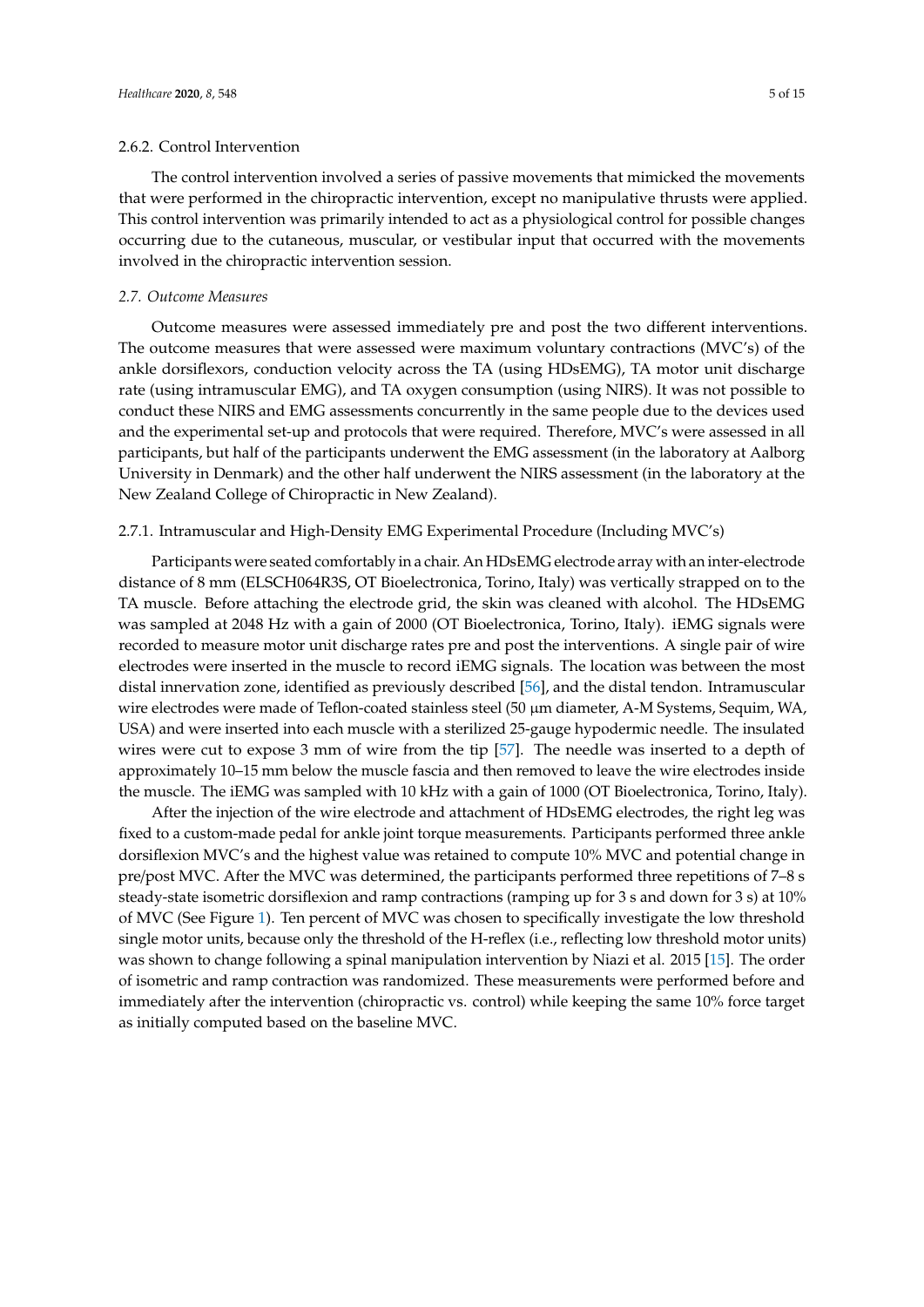<span id="page-5-0"></span>

**Figure 1.** The protocol followed by each participant. MVC = maximum voluntary contractions. **Figure 1.** The protocol followed by each participant. MVC = maximum voluntary contractions.

# 2.7.2. Near-Infrared Spectroscopy Experimental Procedure (Including MVC's) 2.7.2. Near-Infrared Spectroscopy Experimental Procedure (Including MVC's)

Near-infrared spectroscopy measurements were obtained with a continuous wave system Near-infrared spectroscopy measurements were obtained with a continuous wave system (Oxymon MK III; Artinis Medical Systems, PW Elst, The Netherlands) using two wavelengths (850 and 760 nm). A single channel composed of one transmitter optode and one receiver optode was placed over the mid-belly of the TA muscle to measure the relative changes in oxygenated hemoglobin (O<sub>2</sub>Hb).

The NIRS assessment was conducted with the participants seated comfortably in a chair. The NIRS assessment was conducted with the participants seated comfortably in a chair. After After placement of the NIRS optodes, the right leg was fixed to a custom-made pedal for ankle joint torque measurements. Subjects performed three ankle dorsiflexion MVC's and the highest value was retained to compute 30% MVC and the potential change in pre/post MVC. Thirty percent was chosen to allow significant oxygen consumption in the muscle. After the MVC was determined, subjects performed three repetitions of 30 s steady-state isometric dorsiflexion contractions at 30%  $\,$ MVC. These measurements were performed before and immediately after the intervention (chiropractic control) while keeping the same 30% force target as initially computed before the intervention. vs. control) while keeping the same 30% force target as initially computed before the intervention.

# *2.8. Data Analysis 2.8. Data Analysis*

# 2.8.1. Conduction Velocity with High-Density EMG 2.8.1. Conduction Velocity with High-Density EMG

HDsEMG was used to calculate the conduction velocity across the TA using algorithms of correlation and a maximum likelihood multi-channel approach and approach and from Farina et al. (2004) [58]. [58]. [58]. [58]. [58]. [58]. [58]. [58]. [58]. [58]. [58]. [58]. [58]. [58]. [58]. [58]. [58]. [58]. [58]. [58]. cross-correlation and a maximum likelihood multi-channel approach adapted from Farina et al. (2004) [\[58\]](#page-13-13). This method involved iteratively cross-correlating signals in a multi-channel matrix to find the electrodes whose signals had the least mean square error while calculating the similarity between them.

#### $\frac{1}{2}$  and  $\frac{1}{2}$  using a  $\frac{1}{2}$  using a  $\frac{1}{2}$  using a  $\frac{1}{2}$  using a  $\frac{1}{2}$  using  $\frac{1}{2}$  using  $\frac{1}{2}$  using  $\frac{1}{2}$  using  $\frac{1}{2}$  using  $\frac{1}{2}$  using  $\frac{1}{2}$  using  $\frac{1}{2}$  using  $\frac{1}{2$ 2.8.2. Intramuscular EMG

iEMG was digitally bandpass filtered between 100–3000 HZ using a 2nd order zero-phase shift Butterworth filter. The signals were fully decomposed using EMGLAB [\[59\]](#page-13-14) into constituent motor unit action potentials (MUAPs). Following MUAP decomposition, the average MUAP discharge rate (ADR) was computed for the three seconds in the middle of the contraction. Subsequently, the mean force was calculated within the same interval.

# 2.8.3. NIRS Signals

NIRS signals  $(O_2Hb)$  were pre-processed using a moving average filter of one second in duration and then corrected for blood volume as previously proposed [\[60\]](#page-13-15). For each signal modality, the first five samples were averaged and then subtracted from the signal to remove any offset and bring the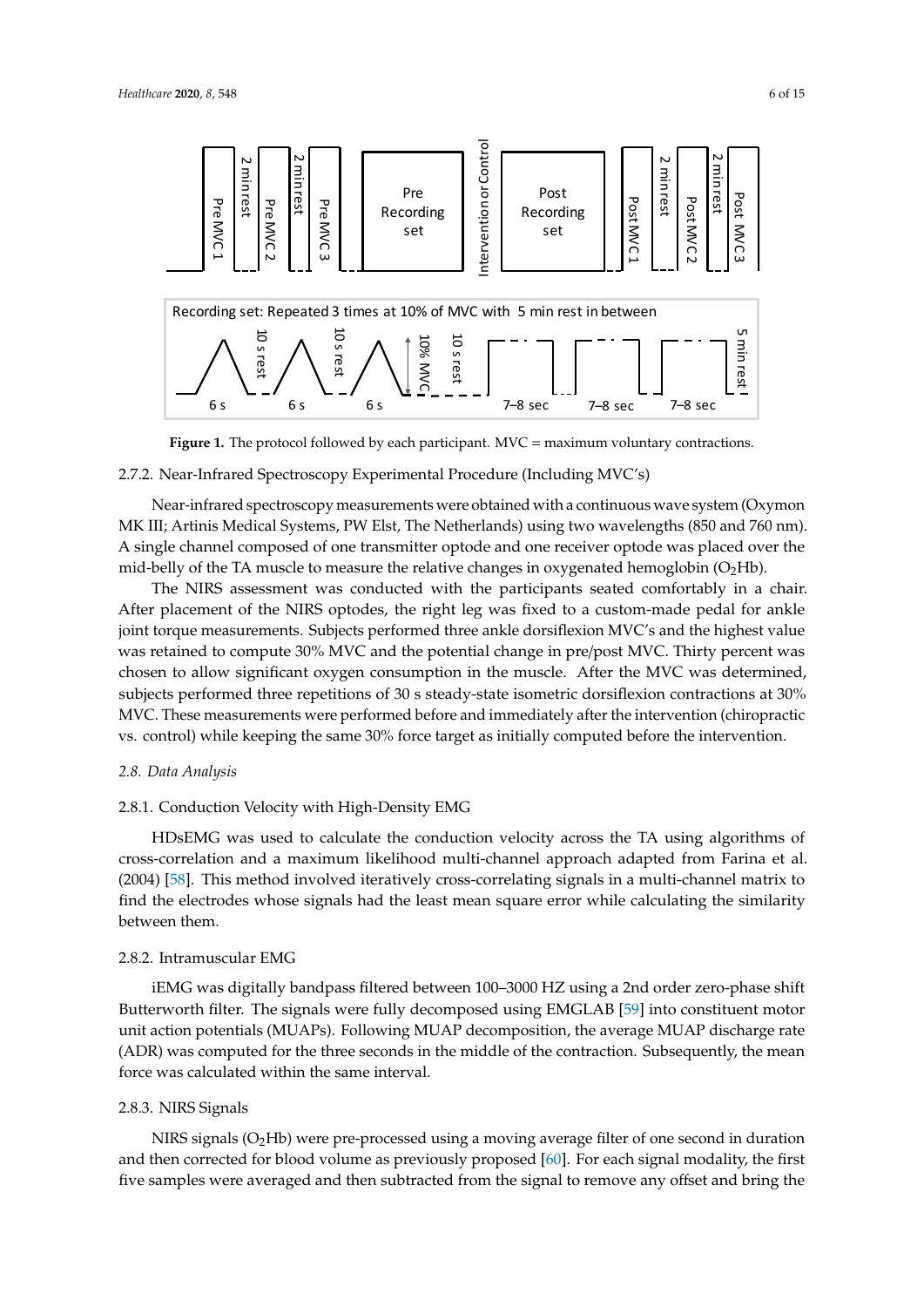starting point to zero. Thereafter, the minimum value  $(mO<sub>2</sub>Hb)$  was computed as an indication of maximum oxygen consumption during the contraction.

#### *2.9. Statistical Analysis*

The MVC data were pooled together from both the EMG and NIRS groups. A two-way repeated-measures analysis of variance (ANOVA) was used to assess for differences between the effects of a single session of spinal manipulation or the passive movement control, on force with time (pre and post) and intervention (spinal manipulation and passive movement control) as factors. Similarly, a two-way repeated-measures ANOVA was used with conditions (ramp and isometric) and interventions (spinal manipulation and passive movement control) to assess the percentage change in conduction velocity. For ADR and  $mO<sub>2</sub>Hb$ , one-way repeated measures ANOVA's were used to assess for differences in percentage change (from pre- and post-intervention measures) between interventions (spinal manipulation and passive movement control). Post hoc pairwise comparisons were assessed using Tukey's HSD tests, and an alpha level of 0.05 was used to determine statistical significance for all tests.

# **3. Results**

# *3.1. MVC*

There was a significant group  $*$  time interaction for MVC's F (1.24) = 10.5;  $p < 0.01$ . Overall, there was an increase in MVC of  $18.87 \pm 28.35\%$  ( $p = 0.02$ ) following the spinal manipulation session and a non-significant decrease ( $p = 0.12$ ) in MVC of  $-8.14 \pm 17.53\%$  following the control session. There was no significant difference in baseline values between interventions ( $p = 0.09$ ).

### *3.2. Discharge Rate*/*Firing Frequency (Intramuscular EMG)*

<span id="page-6-0"></span>Participants were able to produce consistent force levels (10% MVC) before and after the intervention in both groups as depicted in Figure [2.](#page-6-0) For the ADR, no difference was found between the three repetitions of each block (pre- or post-intervention), suggesting consistency in the experimental conditions. Thus, the three repetitions were averaged for each feature before pre and post comparisons. There was a non-significant decrease in ADR in both the control group ( $-2.2 \pm 4.7\%$ , F = 0.985; *p* = 0.3) and experimental group (−12.5 ± 6.3%, F = 2.86;  $p = 0.1$ ).

**CTRL** INT 3  $2.5$ Force (a.u)  $\overline{2}$  $1.5$  $\overline{1}$  $0.5$  $\Omega$  $\overline{2}$ 3  $\overline{2}$  $\mathcal{R}$  $\overline{1}$ **PRE POST** 

**Figure 2.** Force production during 10% maximum voluntary contractions (MVCs) pre- and intervention for the control group (black) and intervention group (grey). 1, 2, and 3 represent post-intervention for the control group (black) and intervention group (grey). 1, 2, and 3 represent repetitions of contraction consecutively. repetitions of contraction consecutively.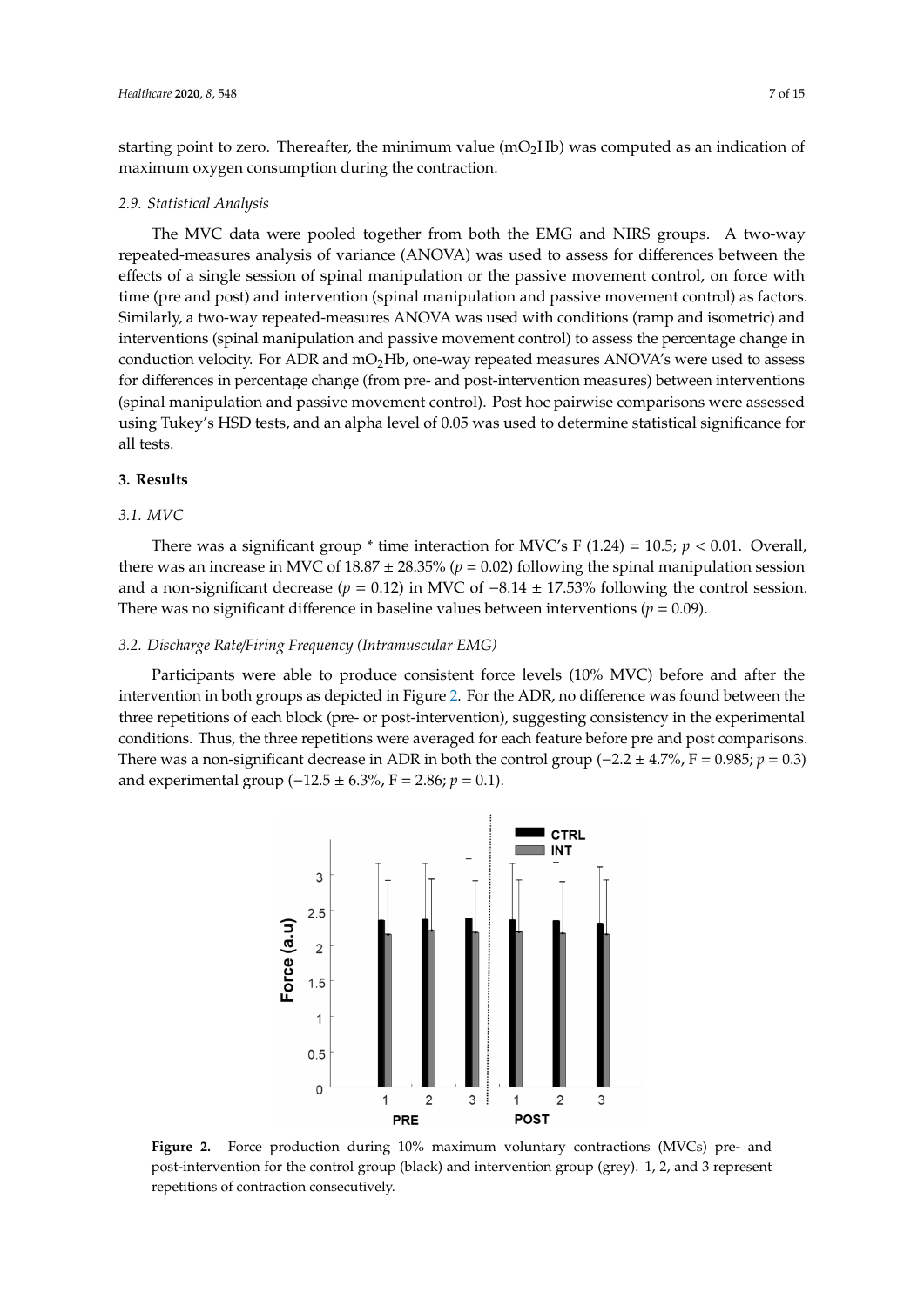Conduction velocity changes across TA differed between interventions (F  $(1.11) = 21.2; p < 0.001$ ). Following the spinal manipulation intervention, conduction velocity in the isometric steady state increased significantly by  $22.11 \pm 11.69\%$  ( $p < 0.001$ ). Following the control intervention, it remained unchanged (+0.28  $\pm$  4.17%). During isometric ramp contractions, the conduction velocity also significantly increased by  $4.52 \pm 4.58\%$  ( $p < 0.001$ ) in the intervention group but remained unchanged following the control intervention  $(+2.19 \pm 2.94\%)$ . The values of conduction velocity varied from 4 to 2 m/s, which was expected, considering previous studies showed similar results [\[58](#page-13-13)[,61\]](#page-13-16). Individual changes can be seen in Figure [3.](#page-7-0)

<span id="page-7-0"></span>

**Figure 3.** Percentage change post-versus pre-intervention in conduction velocity at  $10\%$  MVC for  $(A)$ isometric steady-state, (**B**) isometric ramp contractions. The error bar is given as the standard error of isometric steady-state, (**B**) isometric ramp contractions. The error bar is given as the standard error of the mean. the mean.

### *3.4. Metabolic Properties 3.4. Metabolic Properties*

post-intervention), suggesting consistency in the experimental conditions. The three repetitions  $\mu$  is a suggestion of the experimental constant  $\mu$  is the experimental conditions. The three repetitions were repetitions were repetitions were repetitions were repetitions. The three repetitions were repetitions were averaged before present post comparisons. For  $\frac{1}{2}$   $\frac{1}{3}$   $\frac{1}{3}$   $\frac{1}{3}$   $\frac{1}{3}$   $\frac{1}{3}$   $\frac{1}{3}$   $\frac{1}{3}$   $\frac{1}{2}$   $\frac{1}{3}$   $\frac{1}{2}$   $\frac{1}{3}$   $\frac{1}{2}$   $\frac{1}{3}$   $\frac{1}{2}$   $\frac{1}{2}$   $\frac{1}{3}$   $\frac{1$ No difference in  $mO<sub>2</sub>Hb$  was found between the three repetitions of each block (pre- or were averaged before pre and post comparisons. Following the chiropractic intervention, there was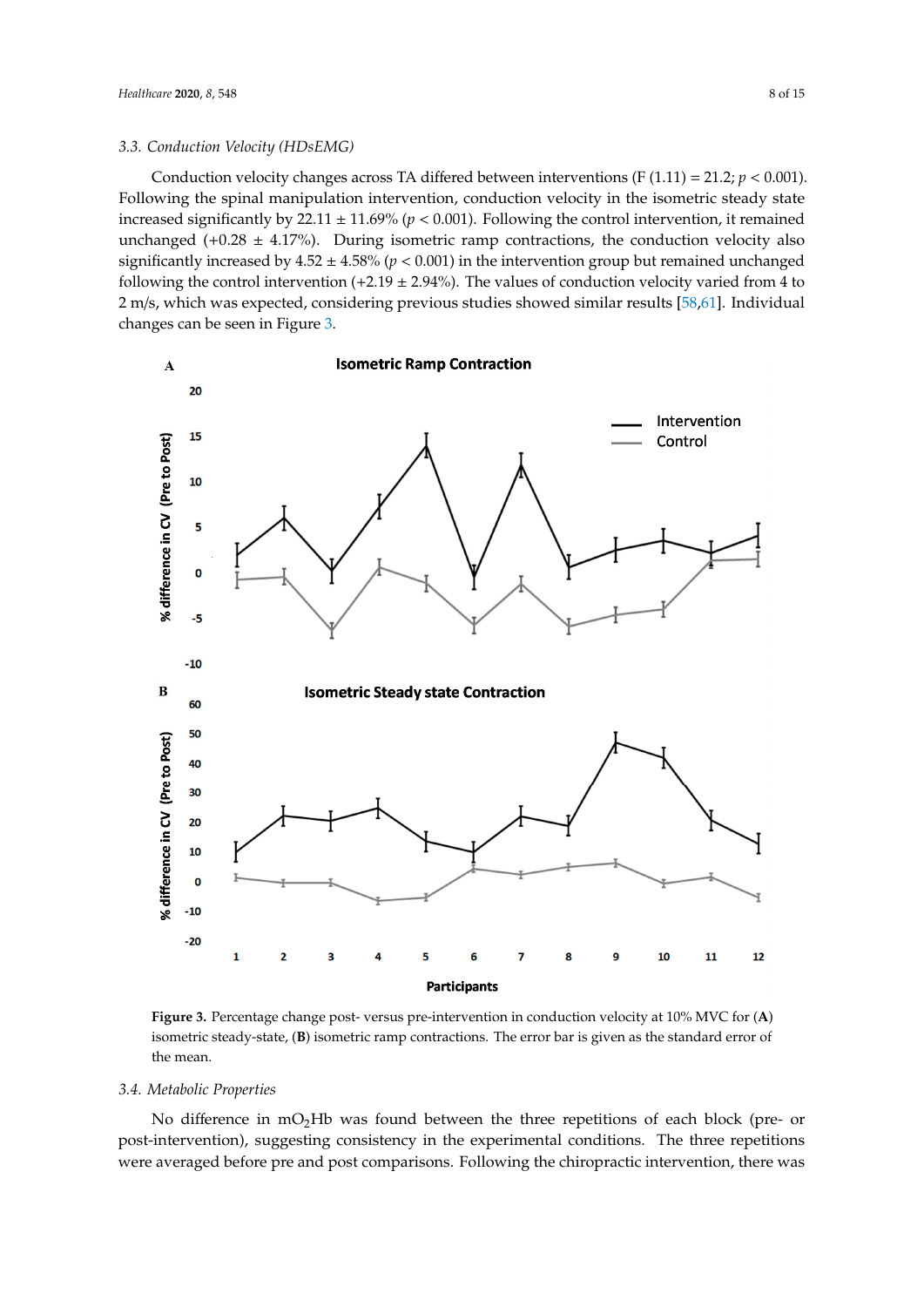a −13 ± 9% reduction in the O<sub>2</sub>Hb concentration, whereas the control group change was 2 ± 10%. However, no difference was found between the two groups (F  $(1.12) = 1.47$ ;  $p < 0.2$ ).

#### **4. Discussion**

This study aimed to assess the effect of a single session of spinal manipulation on the electrophysiological and metabolic properties of the TA muscle. Results showed in both experiments that, after a single spinal manipulation session, the MVC force increased significantly, suggesting that motor control was altered. The results also revealed that after the chiropractic intervention, the average conduction velocity of the TA increased significantly both in the isometric steady-state and during the isometric ramp contractions compared to the control session. There were no other significant findings.

# *4.1. Chiropractic Adjustments Alter Muscle Strength*

Multiple previous studies have documented strength increases following a spinal manipulation. One study demonstrated a 16% increase in plantar flexor muscle strength after a single session of spinal manipulation in healthy participants [\[15\]](#page-11-7). Another study in elite taekwondo athletes found that even in this group of athletes, there was an 8% increase in plantar flexor muscle strength following a single session of spinal manipulation [\[10\]](#page-11-14). Another study, in subjects with patellofemoral pain syndrome (PFPS), found that a single session of chiropractic care increased quadriceps strength [\[62\]](#page-13-17). This finding was similar to a previous study, which showed an increase in quadriceps strength following spinal manipulation in participants with anterior knee pain [\[63\]](#page-13-18). An increase in muscle strength following spinal manipulation has also been noted in other muscle groups, such as the upper limb, trunk, and jaw muscles [\[64–](#page-13-19)[67\]](#page-14-0). Interestingly, a significant increase in bite force, which was retained up to one week after the spinal manipulation session, was noted in people with a history of mild recurring spinal dysfunction, indicating maintenance of the beneficial effects of spinal manipulation [\[64\]](#page-13-19). Although most of these studies have been conducted in relatively healthy populations, a recent study was conducted in a group that had lost their ability to cortically activate their muscles, i.e., chronic stroke patients with ongoing plantar flexor muscle weakness [\[11\]](#page-11-15). Despite that, these chronic stroke patients, with ongoing lower limb muscle weakness, showed a significant increase in plantarflexion muscle strength by on average 64.2% following a single session of spinal manipulation [\[11\]](#page-11-15). The greater percentage increase in strength in this stroke study compared to previous studies may be due to the stroke patients having weaker muscles to begin with, so they had more opportunity to increase in strength. The current study finding that both groups increased plantarflexion strength after the spinal manipulation session is congruent with these previous findings. The current study results also help to elucidate the mechanisms of how spinal manipulation can impact human motor control.

### *4.2. Electrophysiological and Metabolic Changes*

The current study adds insight into mechanisms associated with strength increases that occur after spinal manipulation. There are three main ways human muscles can increase in strength; (a) an increase in discharge rate of pools of motor units, (b) recruitment of more motor units or (c) changes in the contractile apparatus itself  $[68–70]$  $[68–70]$ . As spinal manipulation is performed in less than a few minutes, it is unlikely this alters the contractile apparatus of muscles; thus, strength increases after a manipulation session are more likely due to a change in either recruitment of motor units or their discharge rate. The novel aspect of this study is that the results suggest the strength changes observed following spinal manipulation are, at least in part, due to the recruitment of new motor units, as we found an increase in the average TA conduction velocity after spinal manipulation. Previous studies have shown that the conduction velocities of action potentials along muscle fibers are associated with fiber diameter [\[71,](#page-14-3)[72\]](#page-14-4). While every single participant increased their conduction velocity after the spinal manipulation intervention, it is interesting to note the individual differences. Some participants clearly increased their conduction velocity more than others. After the control intervention on the other hand, all the participants either decreased their conduction velocity slightly or remained unchanged.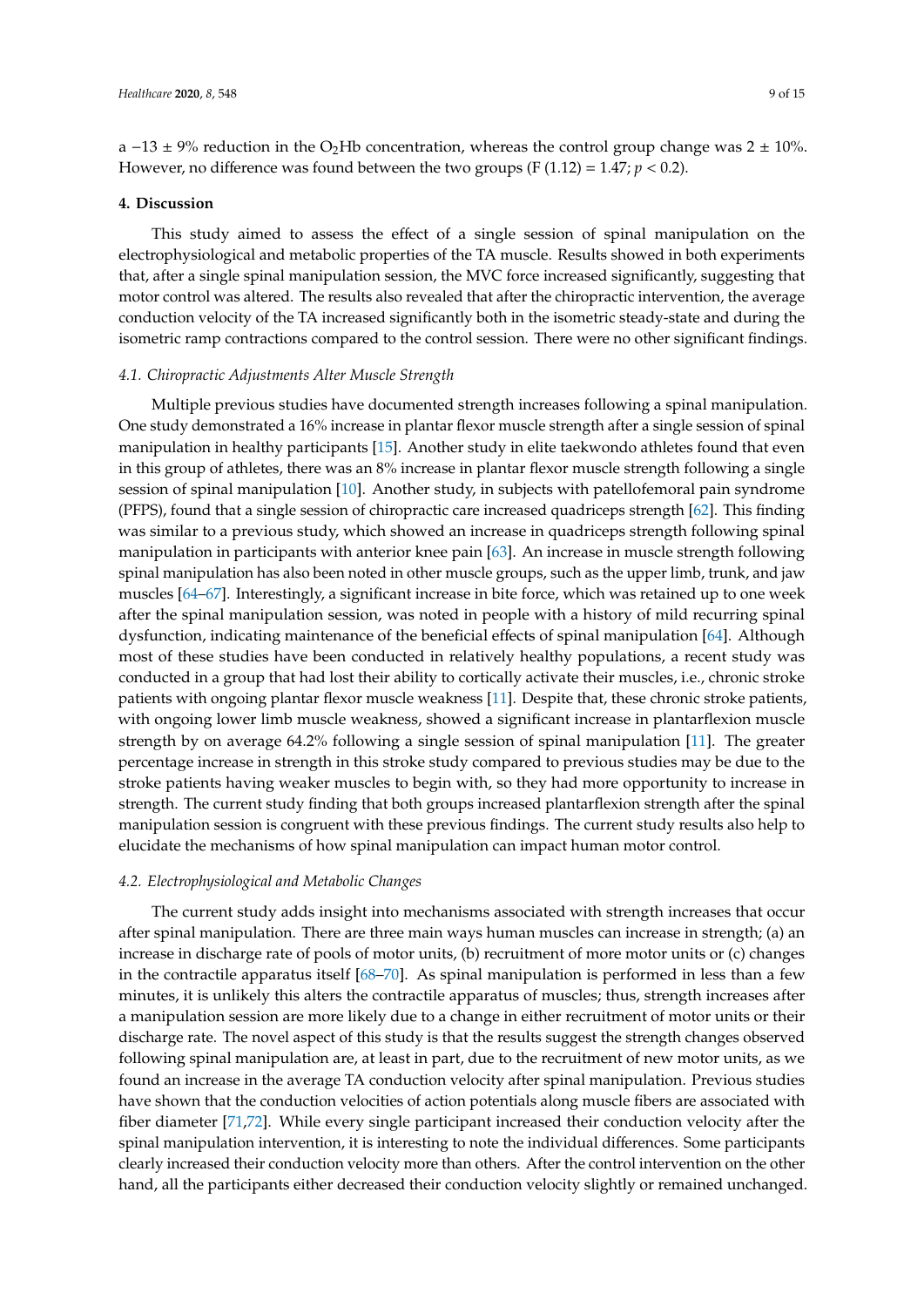It would be interesting in future studies to explore these individual differences and what they may mean clinically for each person.

No change in the discharge rate was found in the current study. This further supports the above hypothesis about the recruitment of new units. Despite the increase in the selectivity of the used electrode (3 mm exposed), the sensing area was still limited. Nonetheless, it is also possible that spinal manipulation did not cause changes to the motor unit discharge rate. One previous study, measuring single motor unit discharge rates in TA (at very low contraction levels), also reported no change in single motor unit discharge rates following spinal manipulation [\[18\]](#page-11-16). This same study did, however, show that the spinal manipulation intervention reduced the threshold (increased the excitability) of low-threshold motor units [\[18\]](#page-11-16) thus supporting the current finding of changes in the recruitment of motor units without a change in the discharge rate of these motor units.

There was no change in the metabolic activity of the TA after spinal manipulation in the current study. Thus, as the same force level was applied, the needed oxygen supply remained the same and was not altered by spinal manipulation. It is possible that spinal manipulation affects primarily larger fibers and therefore, this effect cannot be revealed at low submaximal levels (<40% MVC) as used in this study. One previous study, using TMS-induced stimulus-response curves, found that for an upper limb muscle, there was only a significant difference in outputs at the higher contraction levels [\[17\]](#page-11-13). However, in the same study, for the lower limb TA muscle, they found a shift of the entire input-output curve after the spinal manipulation session [\[17\]](#page-11-13).

This change in motor unit recruitment following spinal manipulation is likely due to changes originating at a supra-spinal level. Several transcranial magnetic stimulation (TMS) studies have shown that spinal adjustments alter the stimulus-response curve characteristics of both an upper and lower limb muscle [\[17\]](#page-11-13) and impact various intracortical facilitatory and inhibitory networks [\[20\]](#page-11-12), without changes in F wave parameters [\[17,](#page-11-13)[20\]](#page-11-12). The F wave reflects the antidromic activation of a portion of the lower motor neurons at the spinal cord level [\[73\]](#page-14-5), so reflects spinal cord excitability. Several studies have also shown that there is either no change or minimal change in the H-reflex following spinal manipulation, despite the significant increases in strength that have been observed [\[10,](#page-11-14)[11,](#page-11-15)[15\]](#page-11-7). The H-reflex reflects the excitability of the synapse between large, fast-conducting Ia fibers and lower motor neurons [\[73\]](#page-14-5) and is largely modulated by presynaptic inhibition and lower motoneuron excitability [\[74\]](#page-14-6) and therefore also reflects spinal level excitability. However, multiple studies have reported a relatively large significant increase in the volitional (V) waves/voluntary activation that accompany the strength increases after spinal manipulation [\[10](#page-11-14)[,11](#page-11-15)[,15\]](#page-11-7). The V-wave is a measure of supraspinal input, or cortical drive, to the motor neuron pool [\[75](#page-14-7)[,76\]](#page-14-8). This increase in V-wave amplitude, combined with no significant changes in H-reflex parameters, indicates that the increased strength following spinal manipulation is most likely modulated, to a large degree, at a supraspinal level.

The change in muscle strength found in the current study may be associated with alterations in somatosensory processing at the cortical level. The prefrontal cortex is one possible candidate for the origin of these changes in supraspinal motor control observed following spinal manipulation, as another study has shown, using dipole source localization, that the neural generator of the N30 somatosensory evoked potential (SEP) peak amplitude, that has consistently reduced in amplitude in several studies following spinal manipulation [\[22](#page-11-9)[,25\]](#page-12-1) was occurring within the prefrontal cortex [\[23\]](#page-11-10). Thus, spinal manipulation appears to alter somatosensory processing at the cortical level, particularly within the prefrontal cortex [\[23\]](#page-11-10). This, in turn, may impact motor unit recruitment and thus increase muscle strength. The prefrontal cortex has been shown to be involved in the improved brain function found following exercise in older subjects [\[77\]](#page-14-9). Even in middle-aged people, moderate-to-high levels of physical exercise benefit the planning and execution of motor response and the executive functions mediated by the PFC [\[77\]](#page-14-9). To measure the planning and execution of the motor response, these authors recorded MRCPs, and the changes in these MRCPs, post-exercise, were source localized to be occurring in the prefrontal cortex [\[77\]](#page-14-9). Interestingly, MRCP amplitudes have also been shown to increase following spinal manipulation [\[17\]](#page-11-13). It is, therefore, possible that this increase in MRCP amplitude,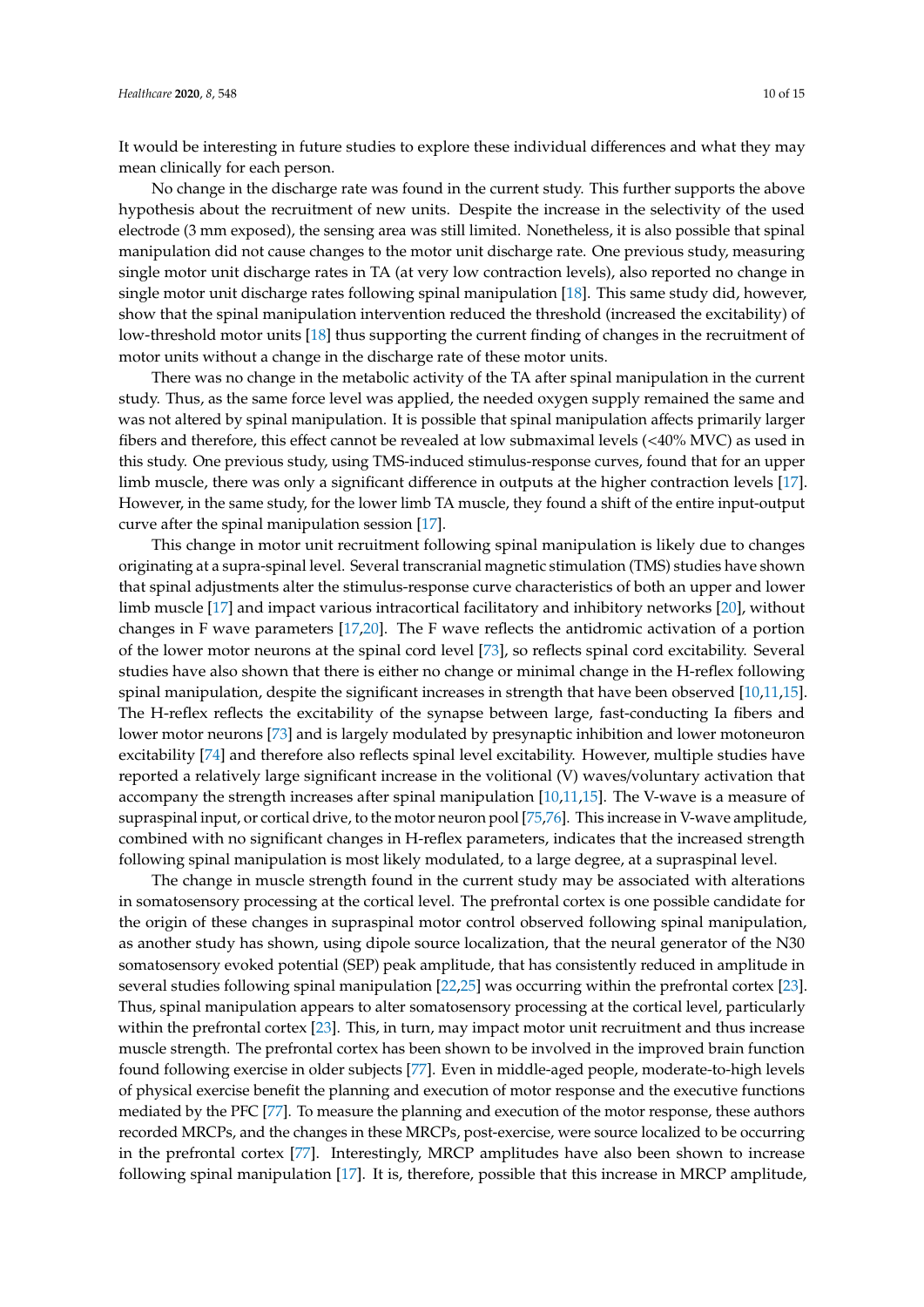which has been shown to occur following spinal manipulation [\[17\]](#page-11-13), also reflects changes in movement planning and execution that are occurring at the level of the prefrontal cortex that is influencing motor unit recruitment and strength. This, in turn, would increase the conduction velocity of action potentials along the fibers of the muscle, as was seen in the TA muscle after spinal manipulation in the current study.

# *4.3. Limitations of the Study*

This study performed experiments in two separate laboratories with separate groups of subjects, and thus the link between electrophysiological changes and metabolic changes cannot be established with certainty, even though the maximum force increased in both groups after spinal manipulation. Further studies should make concurrent measurements, especially with currently available miniaturized EMG grids and wireless NIRS, which also provide the possibility to record not only relative changes in O2Hb but also tissue saturation index, which is an absolute measure of oxygenated hemoglobin. Another limitation of this study was that the sample size (*n* = 25) may not have been large enough to detect changes in the discharge rate and metabolic activity of TA muscle. This may have resulted in type II errors. However, the estimates from this study can be utilized to calculate the sample size for future trials evaluating the effect of spinal manipulation on metabolic characteristics. Lastly, as it is difficult to achieve adequate blinding when assessing manual interventions [\[78\]](#page-14-10), the lack of blinding of participants and chiropractors may have added a bias.

# **5. Conclusions**

In this group of relatively healthy participants, a single session of spinal manipulation resulted in increased plantar flexor muscle strength and muscle conduction velocity. Understanding how chiropractic care can have an impact on muscle strength does have implications for both healthy individuals and a variety of patient populations. This basic science study provides a better understanding of the mechanism behind the effects of chiropractic adjustments. However, the exact clinical implications this has for these various populations are yet to be identified through clinical trials. No change in the discharge rate and oxygen consumption was observed. The increase in conduction velocity could be explained by the recruitment of new units, though the mechanisms for the increase in maximum strength are still open for further research. Further research is also required to investigate the longer term and potential functional effects of spinal manipulation in a variety of patients who may benefit from improved muscle function and greater motor unit recruitment.

**Author Contributions:** Study conception and design, I.K.N., E.N.K., K.H., H.H.; Acquisition of data: I.K.N., E.N.K., K.H., H.H.; Analysis and interpretation of data: I.K.N., T.A.M.J., I.A., N.K.; Drafting and Revision of manuscript: I.K.N., E.N.K., K.H., T.A.M.J., I.A., N.K., H.H. All authors have read and agreed to the published version of the manuscript.

**Funding:** This research received no external funding.

**Conflicts of Interest:** The authors declare no conflict of interest.

# **References**

- <span id="page-10-0"></span>1. Jenkins, H.J.; Downie, A.S.; Moore, C.S.; French, S.D. Current evidence for spinal X-ray use in the chiropractic profession: A narrative review. *Chiropr. Man. Ther.* **2018**, *26*, 48. [\[CrossRef\]](http://dx.doi.org/10.1186/s12998-018-0217-8)
- <span id="page-10-1"></span>2. McGill, S.M. Stability: From biomechanical concept to chiropractic practice. *J. Can. Chiropr. Assoc.* **1999**, *43*, 75.
- <span id="page-10-2"></span>3. Gross, A.; Langevin, P.; Burnie, S.J.; Bédard-Brochu, M.S.; Empey, B.; Dugas, E.; Faber-Dobrescu, M.; Andres, C.; Graham, N.; Goldsmith, C.H.; et al. Manipulation and mobilisation for neck pain contrasted against an inactive control or another active treatment. *Cochrane Database Syst. Rev.* **2015**. [\[CrossRef\]](http://dx.doi.org/10.1002/14651858.CD004249.pub4) [\[PubMed\]](http://www.ncbi.nlm.nih.gov/pubmed/26397370)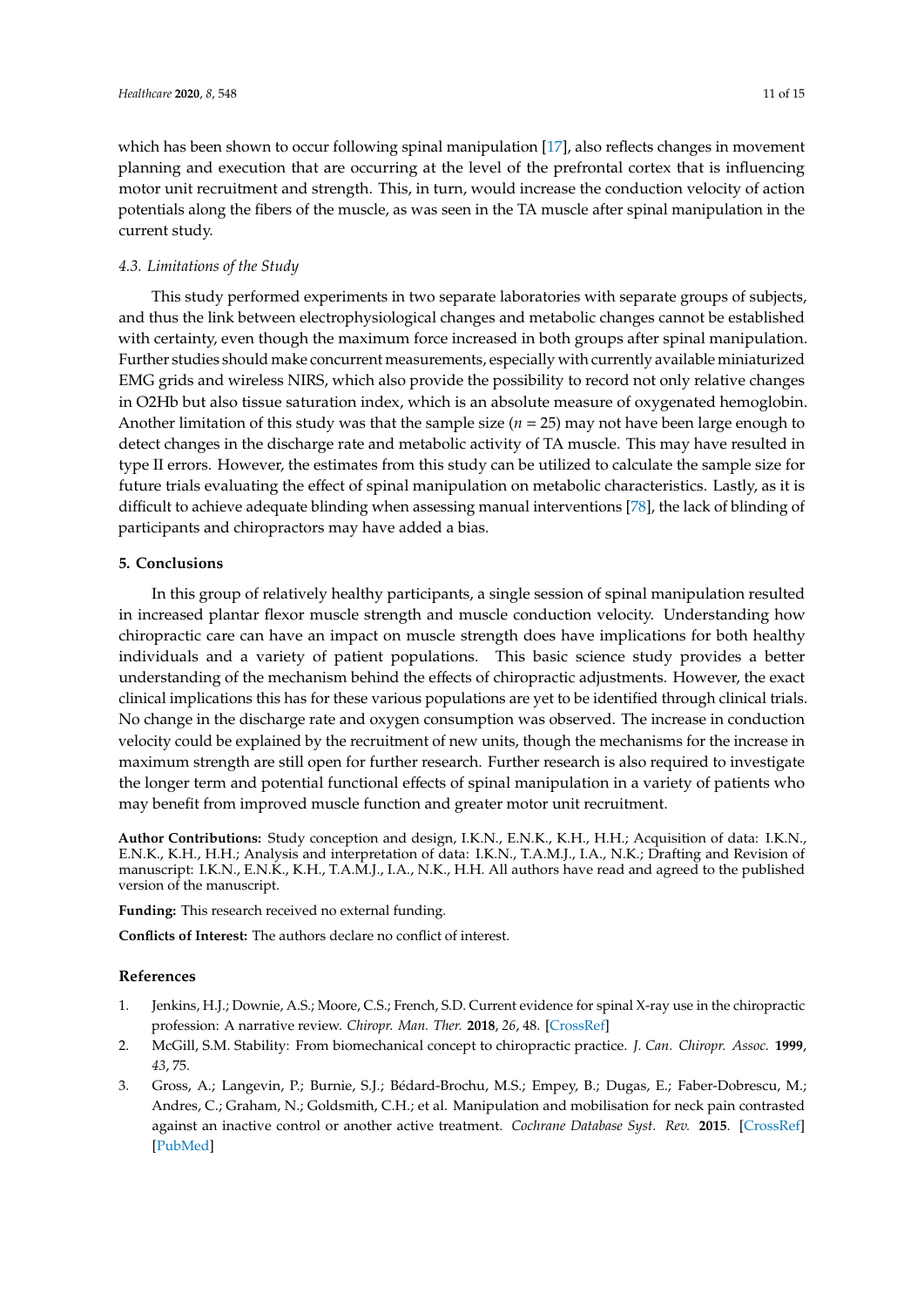- 4. Gross, A.; Miller, J.; D'Sylva, J.; Burnie, S.J.; Goldsmith, C.H.; Graham, N.; Haines, T.; Brønfort, G.; Hoving, J.L. Manipulation or mobilisation for neck pain: A Cochrane Review. *Man. Ther.* **2010**, *15*, 315–333. [\[CrossRef\]](http://dx.doi.org/10.1016/j.math.2010.04.002) [\[PubMed\]](http://www.ncbi.nlm.nih.gov/pubmed/20510644)
- <span id="page-11-0"></span>5. Bryans, R.; Decina, P.; Descarreaux, M.; Duranleau, M.; Marcoux, H.; Potter, B.; Ruegg, R.P.; Shaw, L.; Watkin, R.; White, E. Evidence-based guidelines for the chiropractic treatment of adults with neck pain. *J. Manip. Physiol. Ther.* **2014**, *37*, 42–63. [\[CrossRef\]](http://dx.doi.org/10.1016/j.jmpt.2013.08.010) [\[PubMed\]](http://www.ncbi.nlm.nih.gov/pubmed/24262386)
- <span id="page-11-1"></span>6. Goertz, C.M.; Pohlman, K.A.; Vining, R.D.; Brantingham, J.W.; Long, C.R. Patient-centered outcomes of high-velocity, low-amplitude spinal manipulation for low back pain: A systematic review. *J. Electromyogr. Kinesiol.* **2012**, *22*, 670–691. [\[CrossRef\]](http://dx.doi.org/10.1016/j.jelekin.2012.03.006) [\[PubMed\]](http://www.ncbi.nlm.nih.gov/pubmed/22534288)
- <span id="page-11-2"></span>7. Ruddock, J.K.; Sallis, H.; Ness, A.; Perry, R.E. Spinal Manipulation vs. Sham Manipulation for Nonspecific Low Back Pain: A Systematic Review and Meta-analysis. *J. Chiropr. Med.* **2016**. [\[CrossRef\]](http://dx.doi.org/10.1016/j.jcm.2016.04.014) [\[PubMed\]](http://www.ncbi.nlm.nih.gov/pubmed/27660593)
- <span id="page-11-3"></span>8. Bryans, R.; Descarreaux, M.; Duranleau, M.; Marcoux, H.; Potter, B.; Ruegg, R.; Shaw, L.; Watkin, R.; White, E. Evidence-based guidelines for the chiropractic treatment of adults with headache. *J. Manip. Physiol. Ther.* **2011**, *34*, 274–289. [\[CrossRef\]](http://dx.doi.org/10.1016/j.jmpt.2011.04.008)
- <span id="page-11-4"></span>9. Haavik, H.; Murphy, B. The role of spinal manipulation in addressing disordered sensorimotor integration and altered motor control. *J. Electromyogr. Kinesiol.* **2012**, *22*, 768–776. [\[CrossRef\]](http://dx.doi.org/10.1016/j.jelekin.2012.02.012)
- <span id="page-11-14"></span>10. Christiansen, T.L.; Niazi, I.K.; Holt, K.; Nedergaard, R.W.; Duehr, J.; Allen, K.; Marshall, P.; Türker, K.S.; Hartvigsen, J.; Haavik, H. The effects of a single session of spinal manipulation on strength and cortical drive in athletes. *Eur. J. Appl. Physiol.* **2018**. [\[CrossRef\]](http://dx.doi.org/10.1007/s00421-018-3799-x)
- <span id="page-11-15"></span>11. Holt, K.; Niazi, I.K.; Nedergaard, R.W.; Duehr, J.; Amjad, I.; Shafique, M.; Anwar, M.N.; Ndetan, H.; Turker, K.S.; Haavik, H. The effects of a single session of chiropractic care on strength, cortical drive, and spinal excitability in stroke patients. *Sci. Rep.* **2019**, *9*, 2637. [\[CrossRef\]](http://dx.doi.org/10.1038/s41598-019-39577-5) [\[PubMed\]](http://www.ncbi.nlm.nih.gov/pubmed/30804399)
- <span id="page-11-11"></span>12. Haavik, H.; Murphy, B. Subclinical neck pain and the effects of cervical manipulation on elbow joint position sense. *J. Manipulative Physiol. Ther.* **2011**, *34*, 88–97. [\[CrossRef\]](http://dx.doi.org/10.1016/j.jmpt.2010.12.009) [\[PubMed\]](http://www.ncbi.nlm.nih.gov/pubmed/21334540)
- <span id="page-11-5"></span>13. Holt, K.R.; Haavik, H.; Lee, A.C.L.; Murphy, B.; Elley, C.R. Effectiveness of Chiropractic Care to Improve Sensorimotor Function Associated with Falls Risk in Older People: A Randomized Controlled Trial. *J. Manipulative Physiol. Ther.* **2016**, *39*, 267–278. [\[CrossRef\]](http://dx.doi.org/10.1016/j.jmpt.2016.02.003) [\[PubMed\]](http://www.ncbi.nlm.nih.gov/pubmed/27050038)
- <span id="page-11-6"></span>14. The Rubicon Group Definition and Position Statement on the Chiropractic Subluxation. 2017. Available online: http://[www.therubicongroup.org](http://www.therubicongroup.org/#/policies/)/#/policies/ (accessed on 10 October 2020).
- <span id="page-11-7"></span>15. Niazi, I.K.; Türker, K.S.; Flavel, S.; Kinget, M.; Duehr, J.; Haavik, H. Changes in H-reflex and V-waves following spinal manipulation. *Exp. Brain Res.* **2015**, *233*, 1165–1173. [\[CrossRef\]](http://dx.doi.org/10.1007/s00221-014-4193-5) [\[PubMed\]](http://www.ncbi.nlm.nih.gov/pubmed/25579661)
- 16. Daligadu, J.; Haavik, H.; Yielder, P.C.; Baarbe, J.; Murphy, B. Alterations in cortical and cerebellar motor processing in subclinical neck pain patients following spinal manipulation. *J. Manipulative Physiol. Ther.* **2013**, *36*, 527–537. [\[CrossRef\]](http://dx.doi.org/10.1016/j.jmpt.2013.08.003) [\[PubMed\]](http://www.ncbi.nlm.nih.gov/pubmed/24035521)
- <span id="page-11-13"></span>17. Haavik, H.; Niazi, I.K.; Jochumsen, M.; Sherwin, D.; Flavel, S.; Türker, K.S. Impact of spinal manipulation on cortical drive to upper and lower limb muscles. *Brain Sci.* **2017**, *7*, 2. [\[CrossRef\]](http://dx.doi.org/10.3390/brainsci7010002)
- <span id="page-11-16"></span>18. Haavik, H.; Niazi, I.K.; Jochumsen, M.; Uginčius, P.; Sebik, O.; Yılmaz, G.; Navid, M.S.; Özyurt, M.G.; Türker, K.S. Chiropractic spinal manipulation alters TMS induced I-wave excitability and shortens the cortical silent period. *J. Electromyogr. Kinesiol.* **2018**. [\[CrossRef\]](http://dx.doi.org/10.1016/j.jelekin.2018.06.010)
- 19. Haavik-Taylor, H.; Murphy, B. Cervical spine manipulation alters sensorimotor integration: A somatosensory evoked potential study. *Clin. Neurophysiol.* **2007**. [\[CrossRef\]](http://dx.doi.org/10.1016/j.clinph.2006.09.014)
- <span id="page-11-12"></span>20. Taylor, H.H.; Murphy, B. Altered Sensorimotor Integration with Cervical Spine Manipulation. *J. Manipulative Physiol. Ther.* **2008**, *31*, 115–126. [\[CrossRef\]](http://dx.doi.org/10.1016/j.jmpt.2007.12.011)
- <span id="page-11-8"></span>21. Taylor, H.H.; Murphy, B. Altered Central Integration of Dual Somatosensory Input After Cervical Spine Manipulation. *J. Manipulative Physiol. Ther.* **2010**, *33*, 178–188. [\[CrossRef\]](http://dx.doi.org/10.1016/j.jmpt.2010.01.005)
- <span id="page-11-9"></span>22. Taylor, H.H.; Murphy, B. The Effects of Spinal Manipulation on Central Integration of Dual Somatosensory Input Observed After Motor Training: A Crossover Study. *J. Manipulative Physiol. Ther.* **2010**, *33*, 261–272. [\[CrossRef\]](http://dx.doi.org/10.1016/j.jmpt.2010.03.004)
- <span id="page-11-10"></span>23. Lelic, D.; Niazi, I.K.; Holt, K.; Jochumsen, M.; Dremstrup, K.; Yielder, P.; Murphy, B.; Drewes, A.M.; Haavik, H. Manipulation of dysfunctional spinal joints affects sensorimotor integration in the prefrontal cortex: A brain source localization study. *Neural Plast.* **2016**, *2016*, 3704964. [\[CrossRef\]](http://dx.doi.org/10.1155/2016/3704964) [\[PubMed\]](http://www.ncbi.nlm.nih.gov/pubmed/27047694)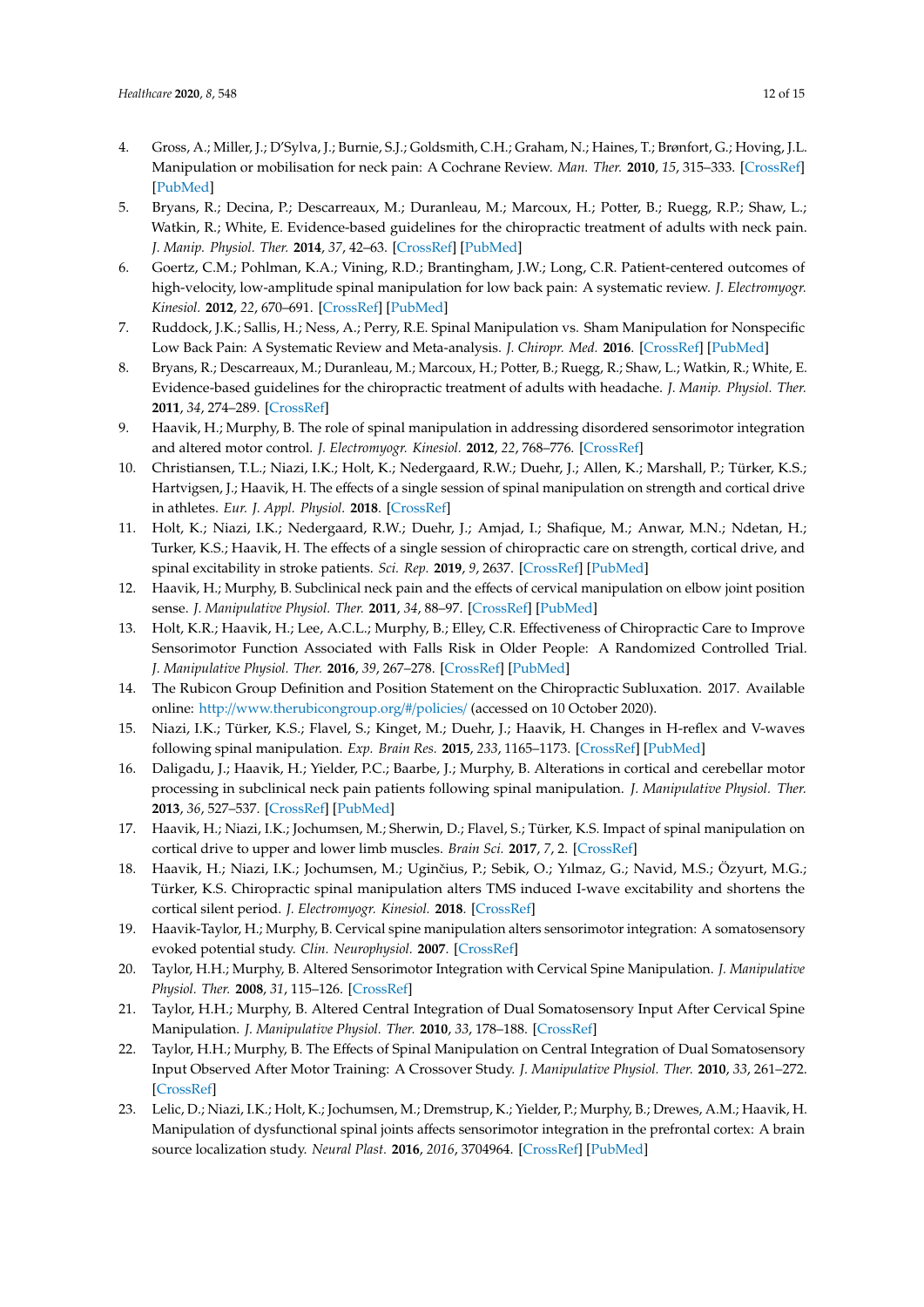- <span id="page-12-0"></span>24. Navid, M.S.; Lelic, D.; Niazi, I.K.; Holt, K.; Mark, E.B.; Drewes, A.M.; Haavik, H. The effects of chiropractic spinal manipulation on central processing of tonic pain—A pilot study using standardized low-resolution brain electromagnetic tomography (sLORETA). *Sci. Rep.* **2019**. [\[CrossRef\]](http://dx.doi.org/10.1038/s41598-019-42984-3) [\[PubMed\]](http://www.ncbi.nlm.nih.gov/pubmed/31061511)
- <span id="page-12-1"></span>25. Haavik, H.; Murphy, B.A. Transient modulation of intracortical inhibition following spinal manipulation. *Chiropr. J. Aust.* **2007**, *37*, 106–116.
- <span id="page-12-2"></span>26. Allison, T.; McCarthy, G.; Wood, C.C.; Darcey, T.M.; Spencer, D.D.; Williamson, P.D. Human cortical potentials evoked by stimulation of the median nerve. II. Cytoarchitectonic areas generating short-latency activity. *J. Neurophysiol.* **1989**, *62*, 694–710. [\[CrossRef\]](http://dx.doi.org/10.1152/jn.1989.62.3.694)
- 27. Allison, T.; McCarthy, G.; Wood, C.C.; Williamson, P.D.; Spencer, D.D. Human cortical potentials evoked by stimulation of the median nerve. II. Cytoarchitectonic areas generating long-latency activity. *J. Neurophysiol.* **1989**. [\[CrossRef\]](http://dx.doi.org/10.1152/jn.1989.62.3.711)
- 28. Waberski, T.D.; Buchner, H.; Perkuhn, M.; Gobbelé, R.; Wagner, M.; Kücker, W.; Silny, J. N30 and the effect of explorative finger movements: A model of the contribution of the motor cortex to early somatosensory potentials. *Clin. Neurophysiol.* **1999**, *110*, 1589–1600. [\[CrossRef\]](http://dx.doi.org/10.1016/S1388-2457(99)00092-9)
- 29. Kaňovský, P.; Bareš, M.; Rektor, I. The selective gating of the N30 cortical component of the somatosensory evoked potentials of median nerve is different in the mesial and dorsolateral frontal cortex: Evidence from intracerebral recordings. *Clin. Neurophysiol.* **2003**, *114*, 981–991. [\[CrossRef\]](http://dx.doi.org/10.1016/S1388-2457(03)00068-3)
- 30. Allison, T.; Mccarthy, G.; Wood, C.C.; Jones, S.J. Potentials evoked in human and monkey cerebral cortex by stimulation of the median nerve: A review of scalp and intracranial recordings. *Brain* **1991**. [\[CrossRef\]](http://dx.doi.org/10.1093/brain/114.6.2465)
- 31. Desmedt, J.E.; Cheron, G. Non-cephalic reference recording of early somatosensory potentials to finger stimulation in adult or aging normal: Differentiation of widespread N18 and contralateral N20 from the prerolandic p22 and N30 components. Electroencephalogr. *Clin. Neurophysiol.* **1981**. [\[CrossRef\]](http://dx.doi.org/10.1016/0013-4694(81)91430-9)
- 32. Desmedt, J.E.; Huy, N.T.; Bourguet, M. The cognitive P40, N60 and P100 components of somatosensory evoked potentials and the earliest electrical signs of sensory processing in man. *Electroencephalogr. Clin. Neurophysiol.* **1983**. [\[CrossRef\]](http://dx.doi.org/10.1016/0013-4694(83)90252-3)
- 33. Mauguière, F.; Desmedt, J.E.; Courjon, J. Astereognosis and dissociated loss of frontal or parietal components of somatosensory evoked potentials in hemispheric lesions: Detailed correlations with clinical signs and computerized tomographic scanning. *Brain* **1983**, *106*, 271–311. [\[CrossRef\]](http://dx.doi.org/10.1093/brain/106.2.271) [\[PubMed\]](http://www.ncbi.nlm.nih.gov/pubmed/6850271)
- 34. Rossini, P.M.; Babiloni, F.; Bernardi, G.; Cecchi, L.; Johnson, P.B.; Malentacca, A.; Stanzione, P.; Urbano, A. Abnormalities of short-latency somatosensory evoked potentials in parkinsonian patients. *Electroencephalogr. Clin. Neurophysiol. Evoked Potentials* **1989**, *74*, 277–289. [\[CrossRef\]](http://dx.doi.org/10.1016/0168-5597(89)90058-0)
- 35. Rossini, P.M.; Gigli, G.L.; Marciani, M.G.; Zarola, F.; Caramia, M. Non-invasive evaluation of input-output characteristics of sensorimotor cerebral areas in healthy humans. *Electroencephalogr. Clin. Neurophysiol. Evoked Potentials* **1987**, *68*, 88–100. [\[CrossRef\]](http://dx.doi.org/10.1016/0168-5597(87)90036-0)
- 36. Cheron, G.; Borenstein, S. Gating of the early components of the frontal and parietal somatosensory evoked potentials in different sensory-motor interference modalities. *Electroencephalogr. Clin. Neurophysiol. Evoked Potentials* **1991**. [\[CrossRef\]](http://dx.doi.org/10.1016/0168-5597(91)90134-J)
- <span id="page-12-3"></span>37. Cheron, G.; Borenstein, S. Mental movement simulation affects the N30 frontal component of the somatosensory evoked potential. *Electroencephalogr. Clin. Neurophysiol. Evoked Potentials* 1992. [\[CrossRef\]](http://dx.doi.org/10.1016/0168-5597(92)90010-9)
- <span id="page-12-4"></span>38. Rossi, S.; Della Volpe, R.; Ginanneschi, F.; Ulivelli, M.; Bartalini, S.; Spidalieri, R.; Rossi, A. Early somatosensory processing during tonic muscle pain in humans: Relation to loss of proprioception and motor "defensive" strategies. *Clin. Neurophysiol.* **2003**, *114*, 1351–1358. [\[CrossRef\]](http://dx.doi.org/10.1016/S1388-2457(03)00073-7)
- <span id="page-12-5"></span>39. Duchateau, J.; Semmler, J.G.; Enoka, R.M. Training adaptations in the behavior of human motor units. *J. Appl. Physiol.* **2006**. [\[CrossRef\]](http://dx.doi.org/10.1152/japplphysiol.00543.2006)
- 40. Folland, J.P.; Williams, A.G. The adaptations to strength training: Morphological and neurological contributions to increased strength. *Sports Med.* **2007**, *37*, 145–168. [\[CrossRef\]](http://dx.doi.org/10.2165/00007256-200737020-00004)
- 41. Kidgell, D.J.; Bonanno, D.R.; Frazer, A.K.; Howatson, G.; Pearce, A.J. Corticospinal responses following strength training: A systematic review and meta-analysis. *Eur. J. Neurosci.* **2017**, *46*, 2648–2661. [\[CrossRef\]](http://dx.doi.org/10.1111/ejn.13710)
- <span id="page-12-6"></span>42. Narici, M.V.; Hoppeler, H.; Kayser, B.; Landoni, L.; Claassen, H.; Gavardi, C.; Conti, M.; Cerretelli, P. Human quadriceps cross-sectional area, torque and neural activation during 6 months strength training. *Acta Physiol. Scand.* **1996**. [\[CrossRef\]](http://dx.doi.org/10.1046/j.1365-201X.1996.483230000.x) [\[PubMed\]](http://www.ncbi.nlm.nih.gov/pubmed/8800357)
- <span id="page-12-7"></span>43. Gandevia, S.C. Spinal and supraspinal factors in human muscle fatigue. *Physiol. Rev.* **2001**. [\[CrossRef\]](http://dx.doi.org/10.1152/physrev.2001.81.4.1725) [\[PubMed\]](http://www.ncbi.nlm.nih.gov/pubmed/11581501)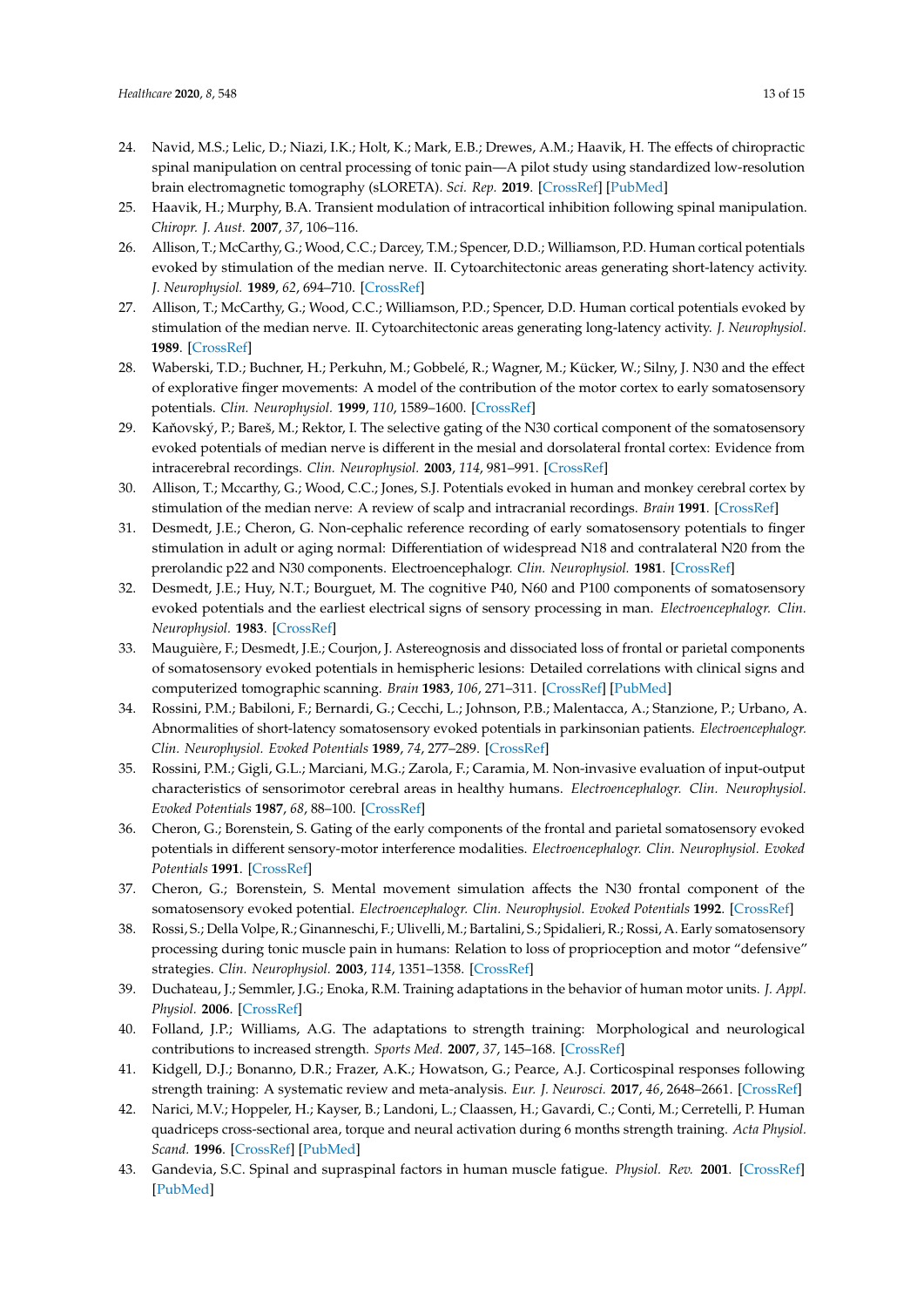- <span id="page-13-0"></span>44. Vila-Chã, C.; Falla, D.; Correia, M.V.; Farina, D. Adjustments in motor unit properties during fatiguing contractions after training. *Med. Sci. Sports Exerc.* **2012**. [\[CrossRef\]](http://dx.doi.org/10.1249/MSS.0b013e318235d81d) [\[PubMed\]](http://www.ncbi.nlm.nih.gov/pubmed/21904248)
- <span id="page-13-1"></span>45. Vila-Chã, C.; Falla, D.; Farina, D. Motor unit behavior during submaximal contractions following six weeks of either endurance or strength training. *J. Appl. Physiol.* **2010**. [\[CrossRef\]](http://dx.doi.org/10.1152/japplphysiol.01213.2009)
- <span id="page-13-2"></span>46. Farina, D.; Merletti, R.; Enoka, R.M. The extraction of neural strategies from the surface EMG. *J. Appl. Physiol.* **2004**. [\[CrossRef\]](http://dx.doi.org/10.1152/japplphysiol.01070.2003)
- <span id="page-13-3"></span>47. Methenitis, S.; Karandreas, N.; Spengos, K.; Zaras, N.; Stasinaki, A.N.; Terzis, G. Muscle Fiber Conduction Velocity, Muscle Fiber Composition, and Power Performance. *Med. Sci. Sports Exerc.* **2016**. [\[CrossRef\]](http://dx.doi.org/10.1249/MSS.0000000000000954)
- <span id="page-13-4"></span>48. Hargreaves, M.; Spriet, L.L. Skeletal muscle energy metabolism during exercise. *Nat. Metab.* **2020**, *2*, 817–828. [\[CrossRef\]](http://dx.doi.org/10.1038/s42255-020-0251-4)
- <span id="page-13-5"></span>49. McCully, K.K.; Hamaoka, T. Near-infrared spectroscopy: What can it tell us about oxygen saturation in skeletal muscle? *Exerc. Sport Sci. Rev.* **2000**, *28*, 123–127.
- 50. Hamaoka, T.; McCully, K.K.; Niwayama, M.; Chance, B. The use of muscle near-infrared spectroscopy in sport, health and medical sciences: Recent developments. *Philos. Trans. R. Soc. A Math. Phys. Eng. Sci.* **2011**, *369*, 4591–4604. [\[CrossRef\]](http://dx.doi.org/10.1098/rsta.2011.0298)
- <span id="page-13-6"></span>51. Grassi, B.; Quaresima, V. Near-infrared spectroscopy and skeletal muscle oxidative function in vivo in health and disease: A review from an exercise physiology perspective. *J. Biomed. Opt.* **2016**. [\[CrossRef\]](http://dx.doi.org/10.1117/1.JBO.21.9.091313)
- <span id="page-13-7"></span>52. Allen, D.G.; Lamb, G.D.; Westerblad, H. Skeletal Muscle Fatigue: Cellular Mechanisms. *Physiol. Rev.* **2008**. [\[CrossRef\]](http://dx.doi.org/10.1152/physrev.00015.2007) [\[PubMed\]](http://www.ncbi.nlm.nih.gov/pubmed/18195089)
- <span id="page-13-8"></span>53. Enoka, R.M.; Duchateau, J. Muscle fatigue: What, why and how it influences muscle function. *J. Physiol.* **2008**, *586*, 11–23. [\[CrossRef\]](http://dx.doi.org/10.1113/jphysiol.2007.139477) [\[PubMed\]](http://www.ncbi.nlm.nih.gov/pubmed/17702815)
- <span id="page-13-9"></span>54. Hebert, J.J.; Stomski, N.J.; French, S.D.; Rubinstein, S.M. Serious Adverse Events and Spinal Manipulative Therapy of the Low Back Region: A Systematic Review of Cases. *J. Manipulative Physiol. Ther.* **2015**. [\[CrossRef\]](http://dx.doi.org/10.1016/j.jmpt.2013.05.009) [\[PubMed\]](http://www.ncbi.nlm.nih.gov/pubmed/23787298)
- <span id="page-13-10"></span>55. Holt, K.; Russell, D.; Cooperstein, R.; Young, M.; Sherson, M.; Haavik, H. Interexaminer reliability of a multidimensional battery of tests used to assess for vertebral subluxations. *Chiropr. J. Aust.* **2018**, *46*, 100–117.
- <span id="page-13-11"></span>56. Masuda, T.; Miyano, H.; Sadoyama, T. The Position of Innervation Zones in the Biceps Brachii Investigated by Surface Electromyography. *IEEE Trans. Biomed. Eng.* **1985**, *BME-32*, 36–42. [\[CrossRef\]](http://dx.doi.org/10.1109/TBME.1985.325614)
- <span id="page-13-12"></span>57. Kamavuako, E.N.; Scheme, E.J.; Englehart, K.B. Combined surface and intramuscular EMG for improved real-time myoelectric control performance. *Biomed. Signal Process. Control* **2014**, *10*, 102–107. [\[CrossRef\]](http://dx.doi.org/10.1016/j.bspc.2014.01.007)
- <span id="page-13-13"></span>58. Farina, D.; Pozzo, M.; Merlo, E.; Bottin, A.; Merletti, R. Assessment of average muscle fiber conduction velocity from surface EMG signals during fatiguing dynamic contractions. *IEEE Trans. Biomed. Eng.* **2004**. [\[CrossRef\]](http://dx.doi.org/10.1109/TBME.2004.827556)
- <span id="page-13-14"></span>59. McGill, K.C.; Lateva, Z.C.; Marateb, H.R. EMGLAB: An interactive EMG decomposition program. *J. Neurosci. Methods* **2005**, *149*, 121–133. [\[CrossRef\]](http://dx.doi.org/10.1016/j.jneumeth.2005.05.015)
- <span id="page-13-15"></span>60. Ryan, T.E.; Erickson, M.L.; Brizendine, J.T.; Young, H.-J.; McCully, K.K. Noninvasive evaluation of skeletal muscle mitochondrial capacity with near-infrared spectroscopy: Correcting for blood volume changes. *J. Appl. Physiol.* **2012**, *113*, 175–183. [\[CrossRef\]](http://dx.doi.org/10.1152/japplphysiol.00319.2012)
- <span id="page-13-16"></span>61. Thomas, P.K.; Sears, T.A.; Gilliatt, R.W. The range of conduction velocity in normal motor nerve fibres to the small muscles of the hand and foot. *J. Neurol. Neurosurg. Psychiatry* **1959**, *22*, 175–181. [\[CrossRef\]](http://dx.doi.org/10.1136/jnnp.22.3.175)
- <span id="page-13-17"></span>62. Hillermann, B.; Gomes, A.N.; Korporaal, C.; Jackson, D. A pilot study comparing the effects of spinal manipulative therapy with those of extra-spinal manipulative therapy on quadriceps muscle strength. *J. Manip. Physiol. Ther.* **2006**, *29*, 145–149. [\[CrossRef\]](http://dx.doi.org/10.1016/j.jmpt.2005.12.003) [\[PubMed\]](http://www.ncbi.nlm.nih.gov/pubmed/16461174)
- <span id="page-13-18"></span>63. Suter, E.; McMorland, G.; Herzog, W.; Bray, R. Decrease in quadriceps inhibition after sacroiliac joint manipulation in patients with anterior knee pain. *J. Manip. Physiol. Ther.* **1999**. [\[CrossRef\]](http://dx.doi.org/10.1016/S0161-4754(99)70128-4)
- <span id="page-13-19"></span>64. Haavik, H.; Özyurt, M.G.; Niazi, I.K.; Holt, K.; Nedergaard, R.W.; Yilmaz, G.; Türker, K.S. Chiropractic manipulation increases maximal bite force in healthy individuals. *Brain Sci.* **2018**, *8*, 76. [\[CrossRef\]](http://dx.doi.org/10.3390/brainsci8050076) [\[PubMed\]](http://www.ncbi.nlm.nih.gov/pubmed/29702550)
- 65. Dunning, J.; Rushton, A. The effects of cervical high-velocity low-amplitude thrust manipulation on resting electromyographic activity of the biceps brachii muscle. *Man. Ther.* **2009**. [\[CrossRef\]](http://dx.doi.org/10.1016/j.math.2008.09.003) [\[PubMed\]](http://www.ncbi.nlm.nih.gov/pubmed/19027344)
- 66. Keller, T.S.; Colloca, C.J. Mechanical force spinal manipulation increases trunk muscle strength assessed by electromyography: A comparative clinical trial. *J. Manipulative Physiol. Ther.* **2000**. [\[CrossRef\]](http://dx.doi.org/10.1067/mmt.2000.110947) [\[PubMed\]](http://www.ncbi.nlm.nih.gov/pubmed/11145798)